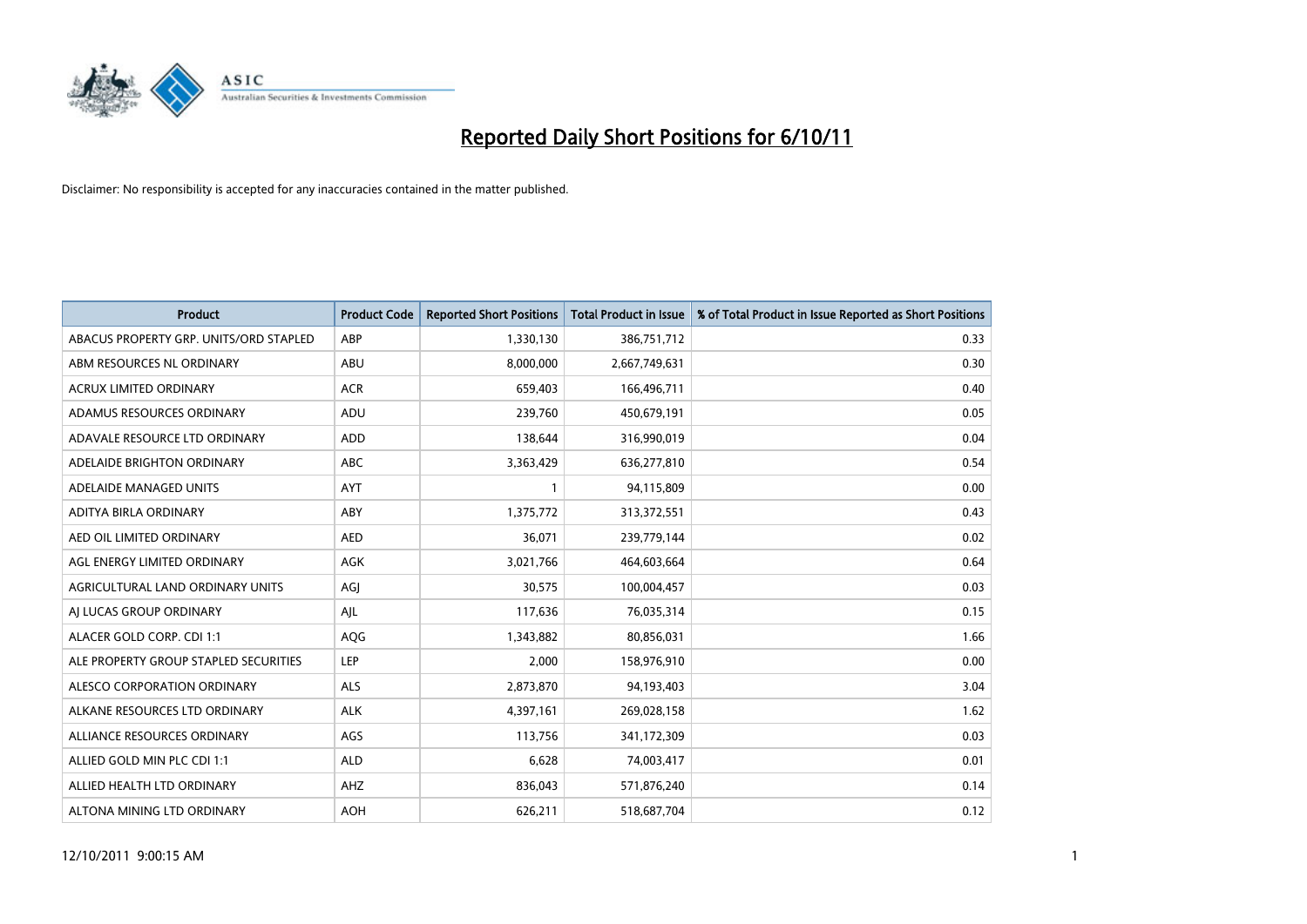

| <b>Product</b>                          | <b>Product Code</b> | <b>Reported Short Positions</b> | <b>Total Product in Issue</b> | % of Total Product in Issue Reported as Short Positions |
|-----------------------------------------|---------------------|---------------------------------|-------------------------------|---------------------------------------------------------|
| ALUMINA LIMITED ORDINARY                | <b>AWC</b>          | 43,104,498                      | 2,440,196,187                 | 1.76                                                    |
| AMADEUS ENERGY ORDINARY                 | AMU                 | 454,000                         | 284, 267, 165                 | 0.16                                                    |
| AMALGAMATED HOLDINGS ORDINARY           | AHD                 | 2,507                           | 157,480,461                   | 0.00                                                    |
| AMCOM TELECOMM. ORDINARY                | <b>AMM</b>          |                                 | 238,954,789                   | 0.00                                                    |
| AMCOR LIMITED ORDINARY                  | <b>AMC</b>          | 3,621,653                       | 1,227,572,318                 | 0.26                                                    |
| AMP LIMITED ORDINARY                    | AMP                 | 16,236,387                      | 2,811,693,913                 | 0.55                                                    |
| AMPELLA MINING ORDINARY                 | <b>AMX</b>          | 949.456                         | 204,985,108                   | 0.47                                                    |
| ANSELL LIMITED ORDINARY                 | <b>ANN</b>          | 2,762,513                       | 133,055,140                   | 2.05                                                    |
| ANZ BANKING GRP LTD ORDINARY            | ANZ                 | 12,563,832                      | 2,629,033,329                 | 0.45                                                    |
| APA GROUP STAPLED SECURITIES            | <b>APA</b>          | 6,394,931                       | 639,334,625                   | 0.98                                                    |
| APEX MINERALS NL ORDINARY               | <b>AXM</b>          | 885,146                         | 5,550,243,713                 | 0.02                                                    |
| APN EUROPEAN RETAIL UNITS STAPLED SEC.  | <b>AEZ</b>          | 11,832                          | 544,910,660                   | 0.00                                                    |
| APN NEWS & MEDIA ORDINARY               | <b>APN</b>          | 31,161,010                      | 630,211,415                   | 4.95                                                    |
| AQUARIUS PLATINUM. ORDINARY             | <b>AOP</b>          | 5,273,971                       | 470,167,206                   | 1.14                                                    |
| AQUILA RESOURCES ORDINARY               | <b>AQA</b>          | 6,298,340                       | 374,368,499                   | 1.66                                                    |
| ARAFURA RESOURCE LTD ORDINARY           | ARU                 | 8,379,504                       | 367,980,342                   | 2.26                                                    |
| ARB CORPORATION ORDINARY                | <b>ARP</b>          | 34,008                          | 72,481,302                    | 0.04                                                    |
| ARDENT LEISURE GROUP STAPLED SECURITIES | AAD                 | 1,045,242                       | 324, 167, 221                 | 0.33                                                    |
| ARISTOCRAT LEISURE ORDINARY             | <b>ALL</b>          | 28,559,196                      | 543,181,024                   | 5.24                                                    |
| ASCIANO LIMITED ORDINARY                | <b>AIO</b>          | 15,642,674                      | 2,926,103,883                 | 0.53                                                    |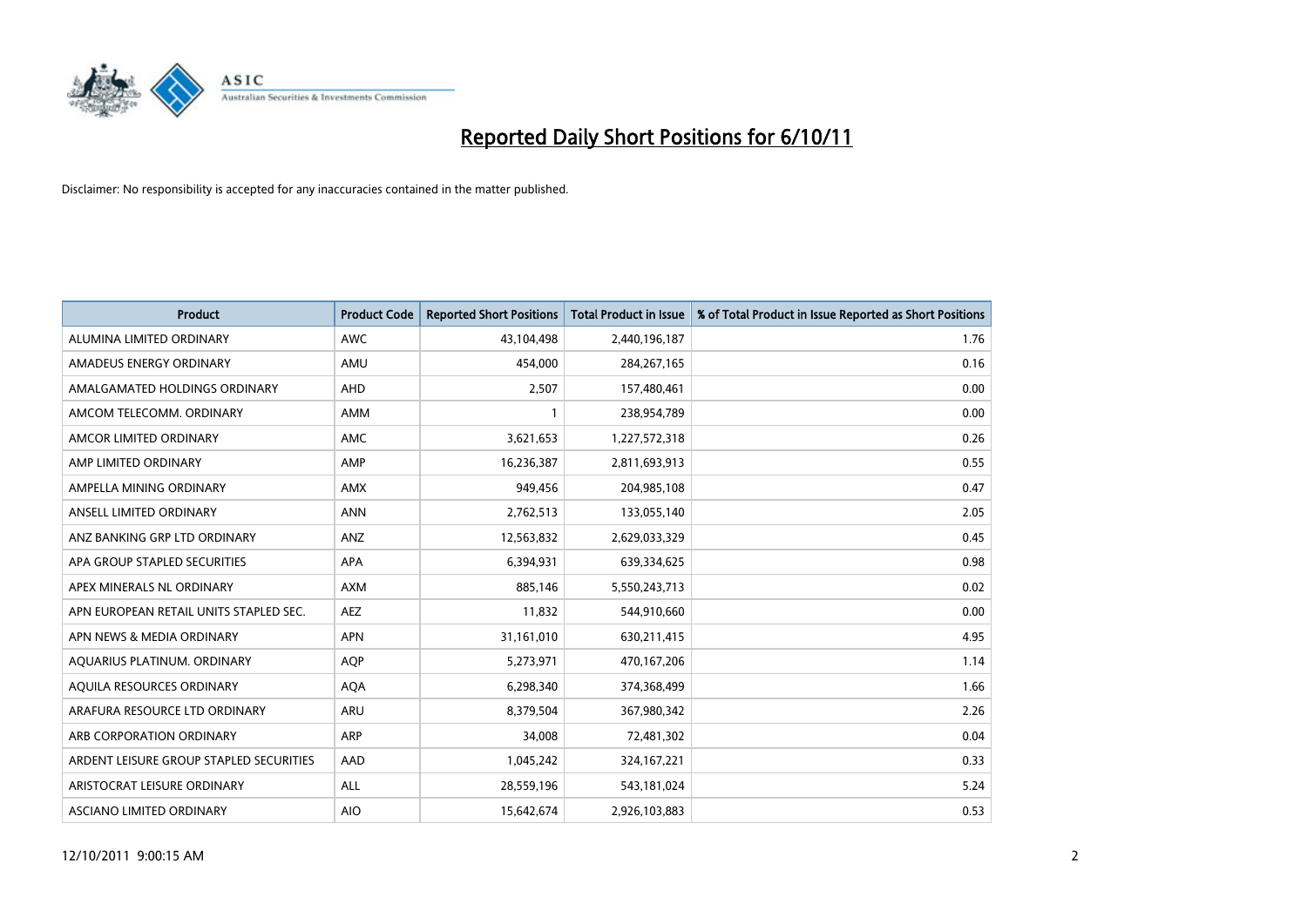

| <b>Product</b>                          | <b>Product Code</b> | <b>Reported Short Positions</b> | <b>Total Product in Issue</b> | % of Total Product in Issue Reported as Short Positions |
|-----------------------------------------|---------------------|---------------------------------|-------------------------------|---------------------------------------------------------|
| ASG GROUP LIMITED ORDINARY              | ASZ                 | 271,613                         | 169,117,796                   | 0.16                                                    |
| ASPEN GROUP ORD/UNITS STAPLED           | <b>APZ</b>          | 1,011,093                       | 584,985,037                   | 0.17                                                    |
| ASPIRE MINING LTD ORDINARY              | <b>AKM</b>          | 3,458,831                       | 540,594,556                   | 0.63                                                    |
| ASTON RES LTD ORDINARY                  | <b>AZT</b>          | 1,835,596                       | 204,527,604                   | 0.89                                                    |
| ASTRO JAP PROP GROUP STAPLED SECURITIES | AJA                 | 35,515                          | 58,445,002                    | 0.06                                                    |
| ASX LIMITED ORDINARY                    | ASX                 | 2,488,871                       | 175,136,729                   | 1.43                                                    |
| ATLANTIC LIMITED ORDINARY               | ATI                 | 151,573                         | 114,273,650                   | 0.14                                                    |
| ATLAS IRON LIMITED ORDINARY             | AGO                 | 13,909,288                      | 887,290,373                   | 1.54                                                    |
| AURORA OIL & GAS ORDINARY               | <b>AUT</b>          | 7,482,873                       | 411,155,343                   | 1.81                                                    |
| AUSDRILL LIMITED ORDINARY               | <b>ASL</b>          | 185,840                         | 301,685,848                   | 0.04                                                    |
| AUSENCO LIMITED ORDINARY                | <b>AAX</b>          | 1,463,801                       | 123,258,843                   | 1.19                                                    |
| AUSGOLD LIMITED ORDINARY                | <b>AUC</b>          | 243,160                         | 85, 151, 972                  | 0.29                                                    |
| <b>AUSTAL LIMITED ORDINARY</b>          | ASB                 | 476,569                         | 188,069,638                   | 0.25                                                    |
| <b>AUSTAR UNITED ORDINARY</b>           | <b>AUN</b>          | 1,661,262                       | 1,271,505,737                 | 0.12                                                    |
| AUSTBROKERS HOLDINGS ORDINARY           | <b>AUB</b>          | 2                               | 55,419,436                    | 0.00                                                    |
| AUSTIN ENGINEERING ORDINARY             | ANG                 | 54,389                          | 72,014,403                    | 0.07                                                    |
| <b>AUSTRALAND ASSETS ASSETS</b>         | AAZPB               | 1,168                           | 2,750,000                     | 0.04                                                    |
| AUSTRALAND PROPERTY STAPLED SECURITY    | <b>ALZ</b>          | 626,362                         | 576,846,597                   | 0.11                                                    |
| AUSTRALIAN AGRICULT, ORDINARY           | AAC                 | 1,144,809                       | 312,892,824                   | 0.35                                                    |
| AUSTRALIAN EDUCATION UNITS              | <b>AEU</b>          | 625.000                         | 175,465,397                   | 0.36                                                    |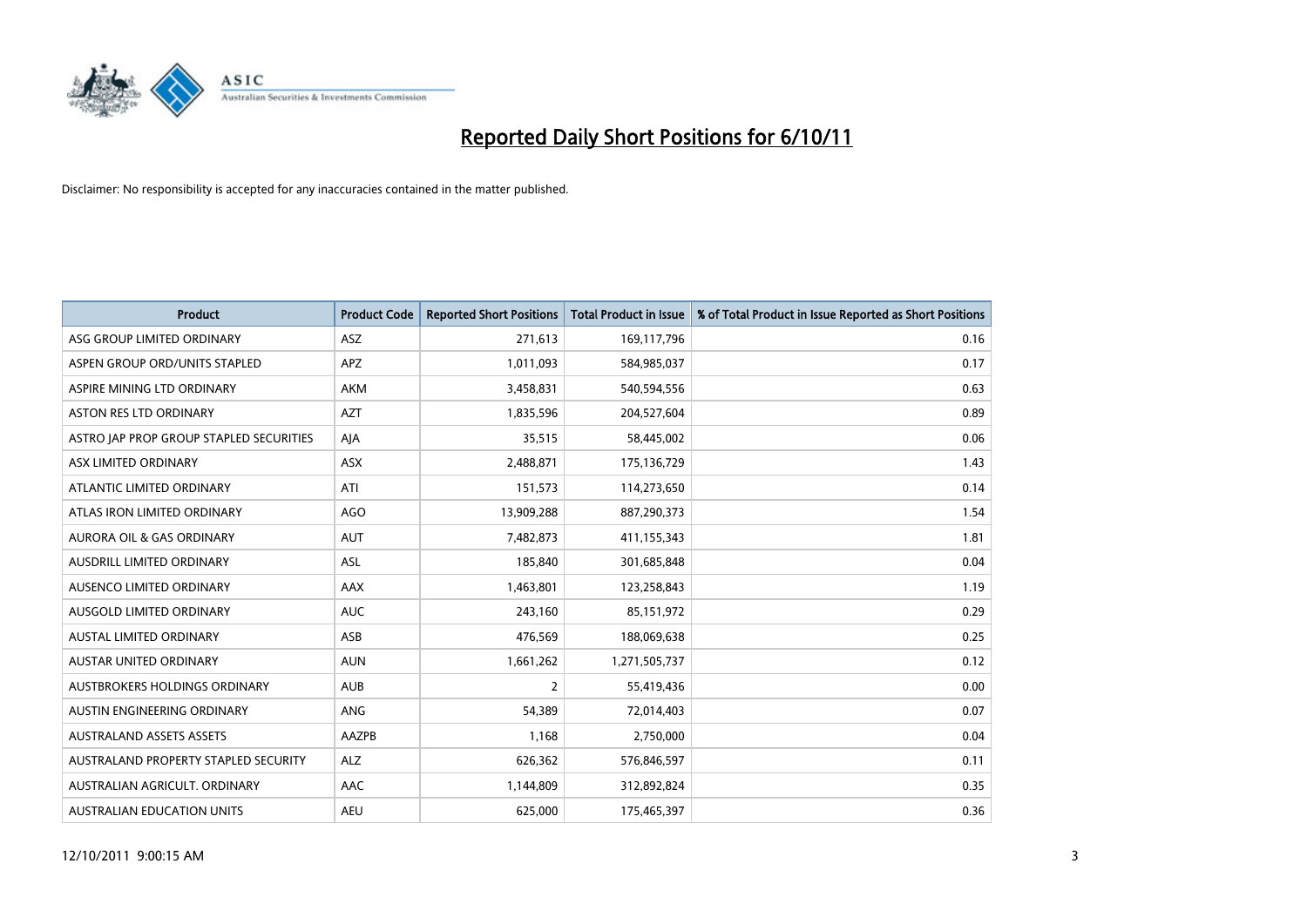

| <b>Product</b>                       | <b>Product Code</b> | <b>Reported Short Positions</b> | <b>Total Product in Issue</b> | % of Total Product in Issue Reported as Short Positions |
|--------------------------------------|---------------------|---------------------------------|-------------------------------|---------------------------------------------------------|
| AUSTRALIAN INFRASTR, UNITS/ORDINARY  | <b>AIX</b>          | 10,972,964                      | 620,733,944                   | 1.76                                                    |
| AUSTRALIAN MINES LTD ORDINARY        | <b>AUZ</b>          | 1,400,000                       | 636,910,317                   | 0.22                                                    |
| AUSTRALIAN PHARM, ORDINARY           | API                 | 688,103                         | 488,115,883                   | 0.14                                                    |
| AUTOMOTIVE HOLDINGS ORDINARY         | <b>AHE</b>          | 7,443                           | 260,579,682                   | 0.00                                                    |
| AVANCO RESOURCES LTD ORDINARY        | AVB                 | 1,130,527                       | 792,184,822                   | 0.14                                                    |
| AVEXA LIMITED ORDINARY               | <b>AVX</b>          | 243,657                         | 847,688,779                   | 0.03                                                    |
| AVIENNINGS LIMITED ORDINARY          | AVI                 | 220,850                         | 274,588,694                   | 0.08                                                    |
| AWE LIMITED ORDINARY                 | AWE                 | 2,124,540                       | 521,871,941                   | 0.40                                                    |
| AZUMAH RESOURCES ORDINARY            | <b>AZM</b>          | 383,508                         | 282,020,356                   | 0.14                                                    |
| <b>BANDANNA ENERGY ORDINARY</b>      | <b>BND</b>          | 687,505                         | 528,081,199                   | 0.12                                                    |
| BANK OF QUEENSLAND. ORDINARY         | <b>BOQ</b>          | 10,865,837                      | 225,369,547                   | 4.80                                                    |
| <b>BASE RES LIMITED ORDINARY</b>     | <b>BSE</b>          | 1,360,769                       | 460,440,029                   | 0.30                                                    |
| <b>BATHURST RESOURCES ORDINARY</b>   | <b>BTU</b>          | 13,407,207                      | 688,247,997                   | 1.94                                                    |
| <b>BAUXITE RESOURCE LTD ORDINARY</b> | <b>BAU</b>          | 121,797                         | 235,379,896                   | 0.06                                                    |
| <b>BC IRON LIMITED ORDINARY</b>      | <b>BCI</b>          | 304,522                         | 94,881,000                    | 0.32                                                    |
| BEACH ENERGY LIMITED ORDINARY        | <b>BPT</b>          | 1,319,871                       | 1,103,127,711                 | 0.10                                                    |
| BEADELL RESOURCE LTD ORDINARY        | <b>BDR</b>          | 3,512,684                       | 657,906,946                   | 0.51                                                    |
| BENDIGO AND ADELAIDE ORDINARY        | <b>BEN</b>          | 6,181,083                       | 365,791,887                   | 1.67                                                    |
| BERKELEY RESOURCES ORDINARY          | <b>BKY</b>          | 672,398                         | 174,298,273                   | 0.38                                                    |
| BETASHARES ASX RES ETF UNITS         | <b>ORE</b>          | 118,220                         | 4,519,665                     | 2.62                                                    |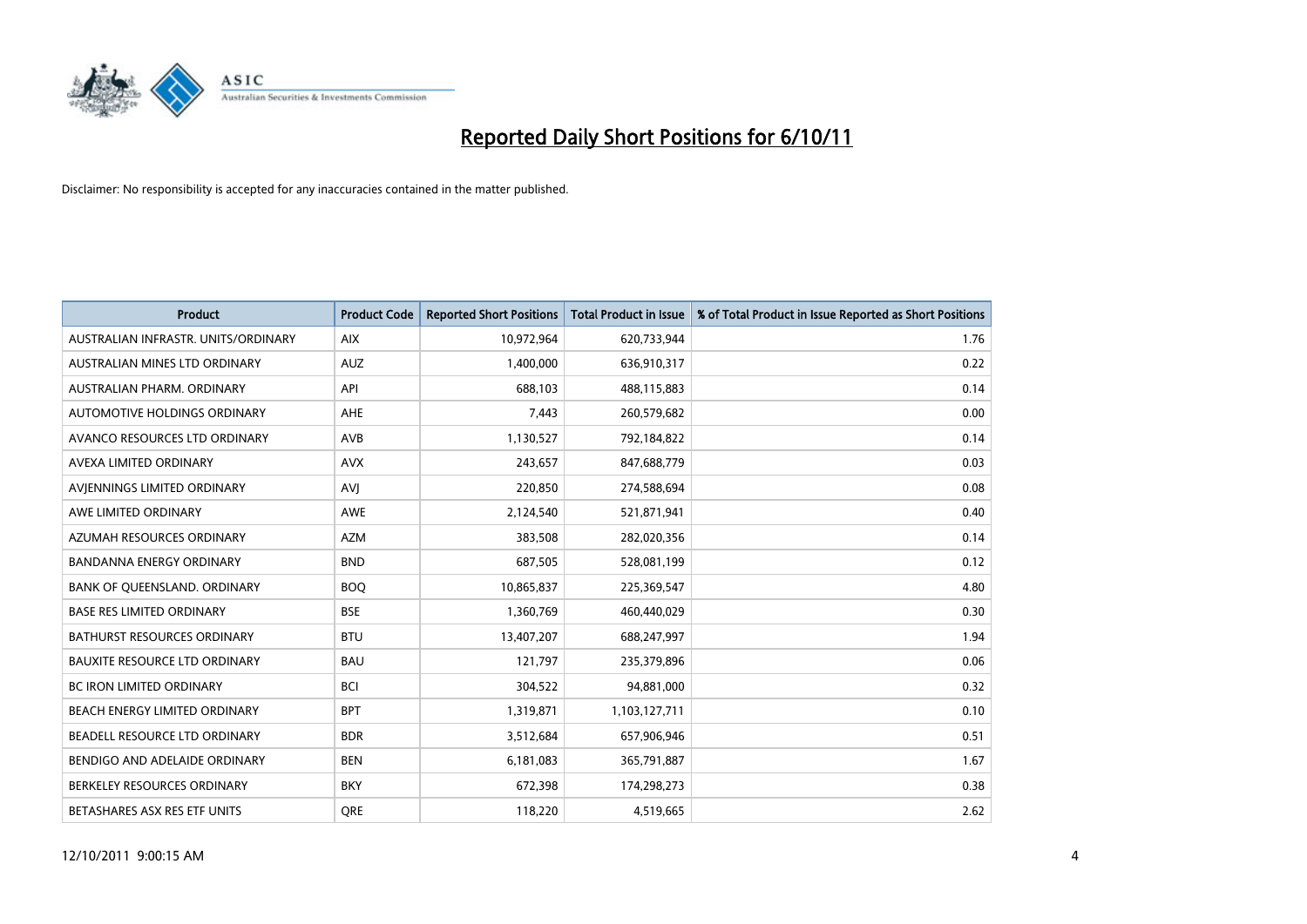

| <b>Product</b>                       | <b>Product Code</b> | <b>Reported Short Positions</b> | <b>Total Product in Issue</b> | % of Total Product in Issue Reported as Short Positions |
|--------------------------------------|---------------------|---------------------------------|-------------------------------|---------------------------------------------------------|
| <b>BHP BILLITON LIMITED ORDINARY</b> | <b>BHP</b>          | 36,282,101                      | 3,211,496,105                 | 1.10                                                    |
| <b>BILLABONG ORDINARY</b>            | <b>BBG</b>          | 23,712,647                      | 255,102,103                   | 9.26                                                    |
| <b>BIOTA HOLDINGS ORDINARY</b>       | <b>BTA</b>          | 2,030,159                       | 181,703,711                   | 1.11                                                    |
| <b>BISALLOY STEEL ORDINARY</b>       | <b>BIS</b>          | 84,480                          | 216,455,965                   | 0.04                                                    |
| BKI INVESTMENT LTD ORDINARY          | BKI                 | 508                             | 425,549,573                   | 0.00                                                    |
| <b>BLACKTHORN RESOURCES ORDINARY</b> | <b>BTR</b>          | 35,848                          | 122,918,000                   | 0.03                                                    |
| <b>BLUESCOPE STEEL LTD ORDINARY</b>  | <b>BSL</b>          | 77,736,832                      | 1,849,170,356                 | 4.19                                                    |
| <b>BOART LONGYEAR ORDINARY</b>       | <b>BLY</b>          | 6,826,697                       | 461,163,412                   | 1.46                                                    |
| <b>BOOM LOGISTICS ORDINARY</b>       | <b>BOL</b>          | 337,999                         | 465,011,147                   | 0.07                                                    |
| BORAL LIMITED, ORDINARY              | <b>BLD</b>          | 42,494,244                      | 744,729,957                   | 5.65                                                    |
| BOTSWANA METALS LTD ORDINARY         | <b>BML</b>          | 7,000                           | 143,717,013                   | 0.00                                                    |
| <b>BOW ENERGY LIMITED ORDINARY</b>   | <b>BOW</b>          | 4,527,019                       | 352,835,646                   | 1.27                                                    |
| <b>BRADKEN LIMITED ORDINARY</b>      | <b>BKN</b>          | 2,576,865                       | 166,448,631                   | 1.55                                                    |
| <b>BRAMBLES LIMITED ORDINARY</b>     | <b>BXB</b>          | 15,208,660                      | 1,480,249,166                 | 0.98                                                    |
| <b>BREVILLE GROUP LTD ORDINARY</b>   | <b>BRG</b>          | 3,150                           | 130,095,322                   | 0.00                                                    |
| BRICKWORKS LIMITED ORDINARY          | <b>BKW</b>          | 97,252                          | 147,567,333                   | 0.07                                                    |
| <b>BROCKMAN RESOURCES ORDINARY</b>   | <b>BRM</b>          | 75,036                          | 144,803,151                   | 0.04                                                    |
| BT INVESTMENT MNGMNT ORDINARY        | <b>BTT</b>          | 1,647,775                       | 267,906,977                   | 0.61                                                    |
| <b>BURU ENERGY ORDINARY</b>          | <b>BRU</b>          | 4,272,268                       | 213,963,477                   | 2.00                                                    |
| <b>BWP TRUST ORDINARY UNITS</b>      | <b>BWP</b>          | 604.351                         | 520,012,793                   | 0.10                                                    |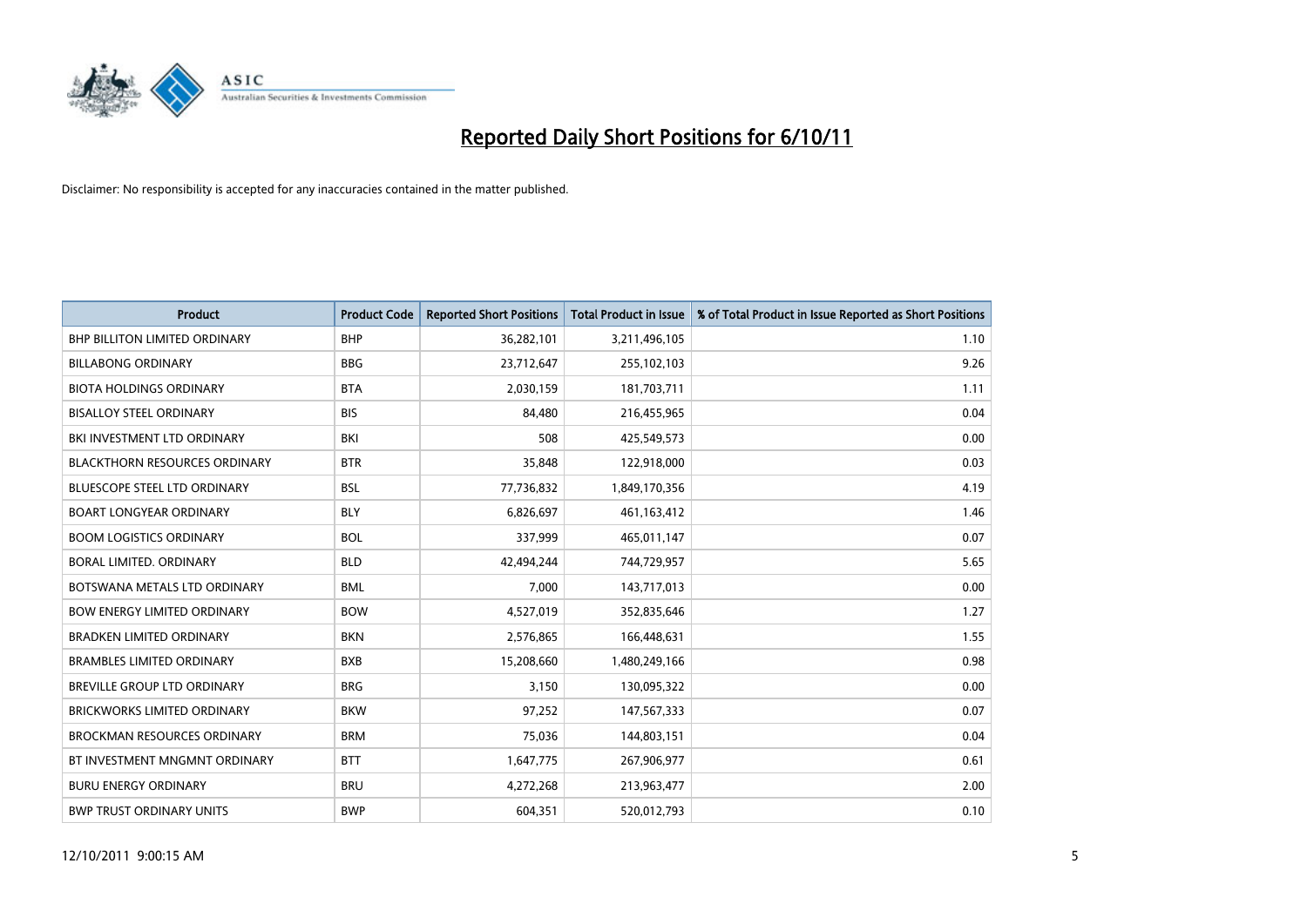

| <b>Product</b>                             | <b>Product Code</b> | <b>Reported Short Positions</b> | <b>Total Product in Issue</b> | % of Total Product in Issue Reported as Short Positions |
|--------------------------------------------|---------------------|---------------------------------|-------------------------------|---------------------------------------------------------|
| <b>CABCHARGE AUSTRALIA ORDINARY</b>        | CAB                 | 733,196                         | 120,437,014                   | 0.59                                                    |
| CALTEX AUSTRALIA ORDINARY                  | <b>CTX</b>          | 6,901,250                       | 270,000,000                   | 2.56                                                    |
| <b>CAMPBELL BROTHERS ORDINARY</b>          | <b>CPB</b>          | 72,611                          | 67,503,411                    | 0.09                                                    |
| CAPE LAMBERT RES LTD ORDINARY              | <b>CFE</b>          | 1,119,335                       | 652,171,792                   | 0.17                                                    |
| CARABELLA RES LTD ORDINARY                 | <b>CLR</b>          | 139,281                         | 98,631,537                    | 0.15                                                    |
| <b>CARBON ENERGY ORDINARY</b>              | <b>CNX</b>          | 941,525                         | 698,517,858                   | 0.13                                                    |
| <b>CARDNO LIMITED ORDINARY</b>             | CDD                 | 13,880                          | 109,988,824                   | 0.01                                                    |
| CARNARVON PETROLEUM ORDINARY               | <b>CVN</b>          | 2,234,225                       | 690,320,634                   | 0.32                                                    |
| CARNEGIE WAVE ENERGY ORDINARY              | <b>CWE</b>          | 83,000                          | 901,487,627                   | 0.01                                                    |
| CARPATHIAN RESOURCES ORDINARY              | <b>CPN</b>          | 75,000                          | 265,533,501                   | 0.03                                                    |
| CARPENTARIA EXP. LTD ORDINARY              | CAP                 | 9,777                           | 98,741,301                    | 0.01                                                    |
| CARSALES.COM LTD ORDINARY                  | <b>CRZ</b>          | 16,335,533                      | 234,145,722                   | 6.94                                                    |
| CASH CONVERTERS ORDINARY                   | CCV                 | 133,217                         | 379,761,025                   | 0.03                                                    |
| <b>CASPIAN OIL &amp; GAS ORDINARY</b>      | <b>CIG</b>          | 50,000                          | 1,331,500,513                 | 0.00                                                    |
| CATALPA RESOURCES ORDINARY                 | CAH                 | 2,160,134                       | 178,299,049                   | 1.21                                                    |
| <b>CELLNET GROUP ORDINARY</b>              | <b>CLT</b>          | 1,342                           | 61,232,953                    | 0.00                                                    |
| CENTRAL PETROLEUM ORDINARY                 | <b>CTP</b>          | 11,455                          | 1,073,304,842                 | 0.00                                                    |
| <b>CENTRO PROPERTIES UNITS/ORD STAPLED</b> | <b>CNP</b>          | 29,264                          | 972,414,514                   | 0.00                                                    |
| CENTRO RETAIL GROUP STAPLED SECURITIES     | <b>CER</b>          | 835,491                         | 2,286,399,424                 | 0.03                                                    |
| <b>CERAMIC FUEL CELLS ORDINARY</b>         | <b>CFU</b>          | 709.938                         | 1,201,353,566                 | 0.06                                                    |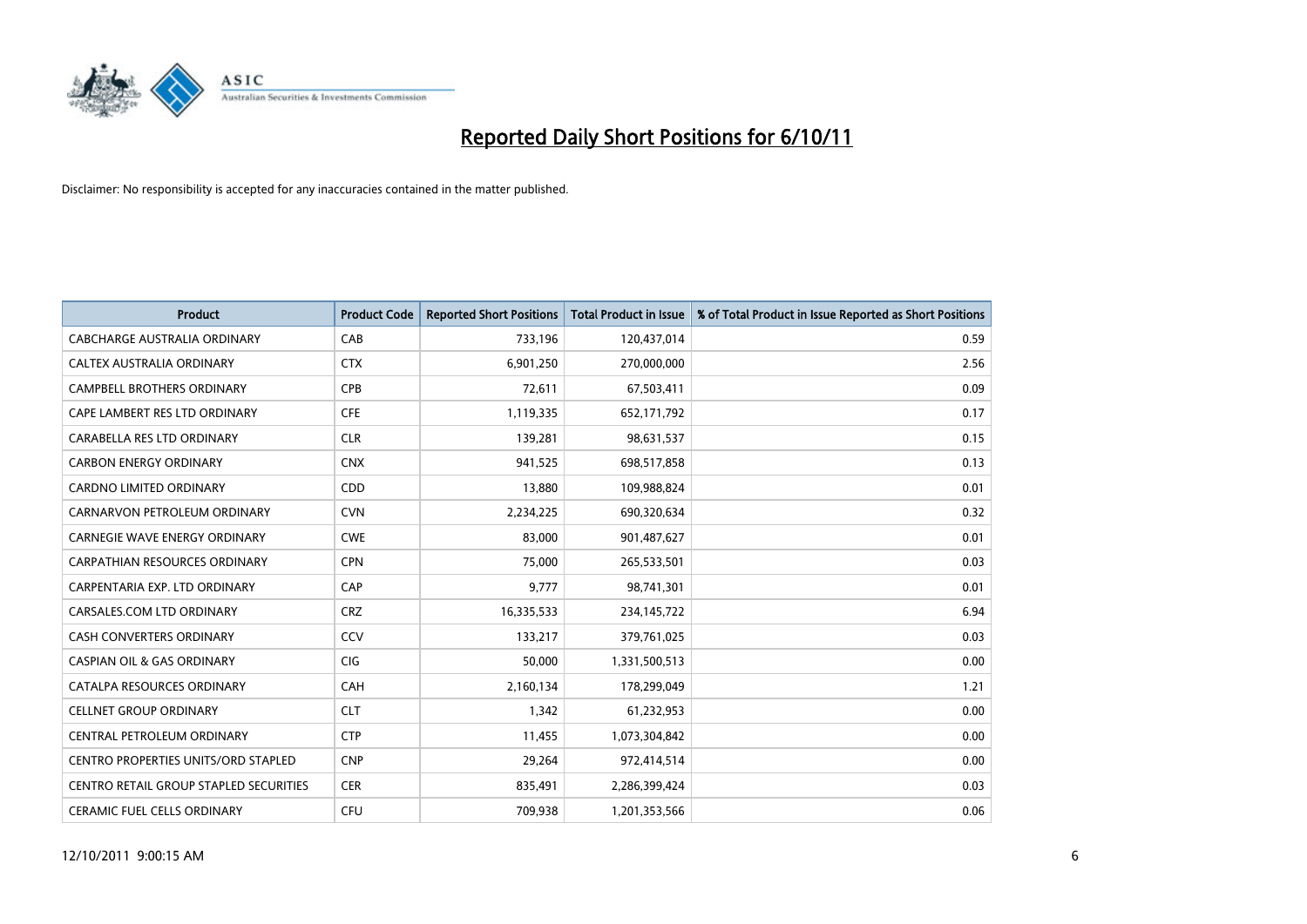

| <b>Product</b>                           | <b>Product Code</b> | <b>Reported Short Positions</b> | <b>Total Product in Issue</b> | % of Total Product in Issue Reported as Short Positions |
|------------------------------------------|---------------------|---------------------------------|-------------------------------|---------------------------------------------------------|
| <b>CFS RETAIL PROPERTY UNITS</b>         | <b>CFX</b>          | 55,722,133                      | 2,839,591,911                 | 1.94                                                    |
| CHALLENGER DIV.PRO. STAPLED UNITS        | <b>CDI</b>          | 101.688                         | 893,936,670                   | 0.00                                                    |
| <b>CHALLENGER INFRAST, STAPLED UNITS</b> | <b>CIF</b>          | 21,469                          | 316,223,785                   | 0.00                                                    |
| CHALLENGER LIMITED ORDINARY              | <b>CGF</b>          | 46,388,734                      | 493,707,490                   | 9.40                                                    |
| CHANDLER MACLEOD LTD ORDINARY            | <b>CMG</b>          | 11,970                          | 466,466,720                   | 0.00                                                    |
| CHARTER HALL GROUP STAPLED US PROHIBIT.  | <b>CHC</b>          | 900,412                         | 308,040,283                   | 0.28                                                    |
| <b>CHARTER HALL OFFICE UNIT</b>          | CQ <sub>O</sub>     | 4,357,751                       | 493,319,730                   | 0.89                                                    |
| <b>CHARTER HALL RETAIL UNITS</b>         | <b>COR</b>          | 2,369,221                       | 299,628,571                   | 0.78                                                    |
| CITIGOLD CORP LTD ORDINARY               | <b>CTO</b>          | 2,059,217                       | 1,105,078,301                 | 0.18                                                    |
| CLINUVEL PHARMACEUT, ORDINARY            | <b>CUV</b>          | 4,127                           | 30,394,206                    | 0.01                                                    |
| <b>CLOUGH LIMITED ORDINARY</b>           | <b>CLO</b>          | 145,714                         | 769,891,269                   | 0.02                                                    |
| <b>CO2 GROUP LIMITED ORDINARY</b>        | COZ                 | 506,500                         | 280,347,888                   | 0.18                                                    |
| <b>COAL &amp; ALLIED ORDINARY</b>        | <b>CNA</b>          | 5,393                           | 86,584,735                    | 0.00                                                    |
| COAL OF AFRICA LTD ORDINARY              | <b>CZA</b>          | 404,456                         | 532,139,661                   | 0.07                                                    |
| <b>COALSPUR MINES LTD ORDINARY</b>       | <b>CPL</b>          | 1,008,976                       | 579,768,744                   | 0.17                                                    |
| COCA-COLA AMATIL ORDINARY                | <b>CCL</b>          | 5,521,327                       | 758,281,096                   | 0.71                                                    |
| <b>COCHLEAR LIMITED ORDINARY</b>         | <b>COH</b>          | 3,183,707                       | 56,877,410                    | 5.58                                                    |
| COCKATOO COAL ORDINARY                   | <b>COK</b>          | 6,092,336                       | 1,016,196,908                 | 0.60                                                    |
| <b>COFFEY INTERNATIONAL ORDINARY</b>     | <b>COF</b>          | 1,503,841                       | 134,066,081                   | 1.12                                                    |
| <b>COKAL LTD ORDINARY</b>                | <b>CKA</b>          | 624,125                         | 131,700,735                   | 0.47                                                    |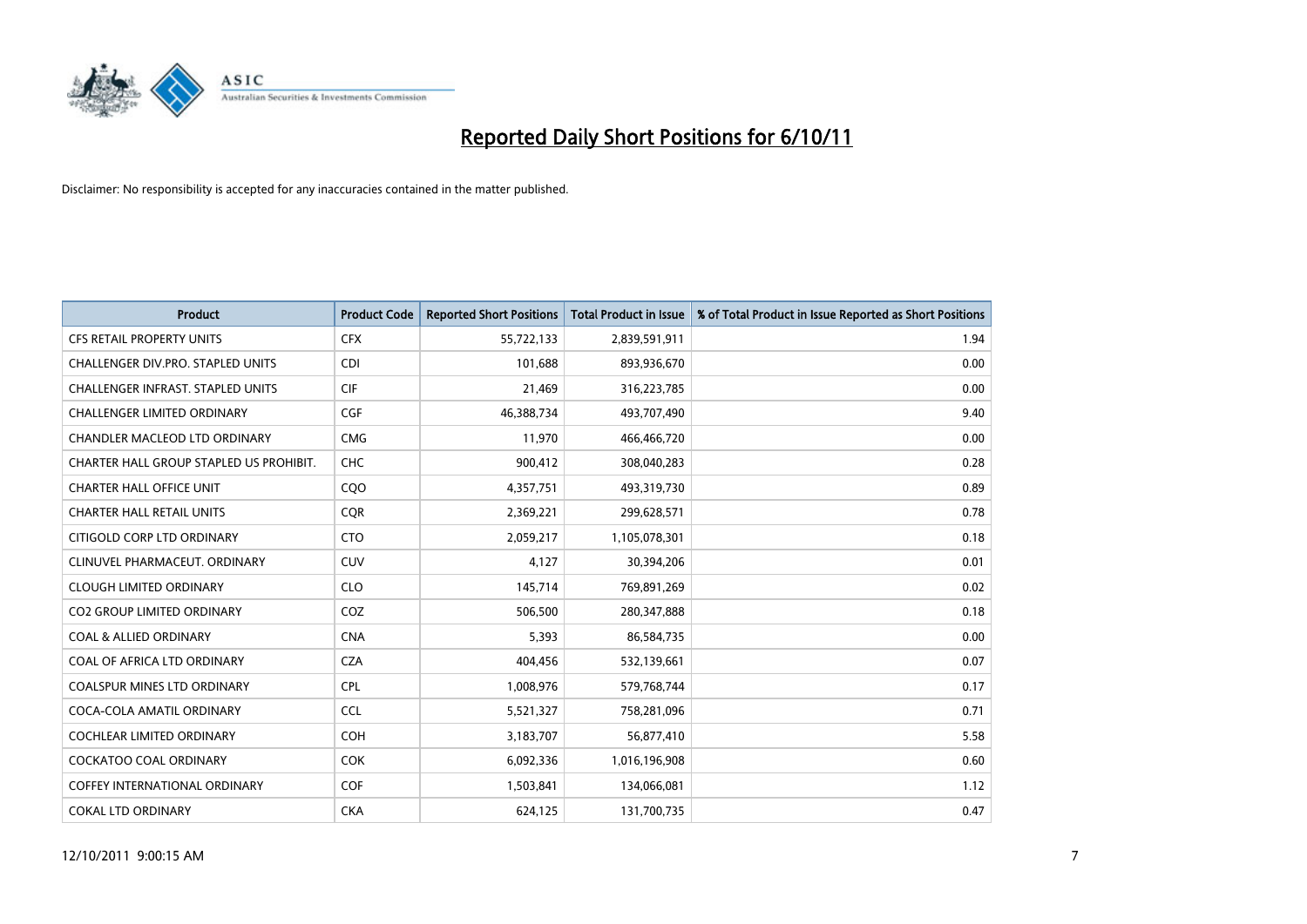

| <b>Product</b>                          | <b>Product Code</b> | <b>Reported Short Positions</b> | <b>Total Product in Issue</b> | % of Total Product in Issue Reported as Short Positions |
|-----------------------------------------|---------------------|---------------------------------|-------------------------------|---------------------------------------------------------|
| <b>COLLINS FOODS LTD ORDINARY</b>       | <b>CKF</b>          | 3,000                           | 93,000,003                    | 0.00                                                    |
| COMMONWEALTH BANK, ORDINARY             | <b>CBA</b>          | 34,484,184                      | 1,558,713,344                 | 2.15                                                    |
| COMMONWEALTH PROP ORDINARY UNITS        | <b>CPA</b>          | 41,572,249                      | 2,458,123,552                 | 1.69                                                    |
| <b>COMPASS RESOURCES ORDINARY</b>       | <b>CMR</b>          | 160,952                         | 147,402,920                   | 0.11                                                    |
| <b>COMPUTERSHARE LTD ORDINARY</b>       | <b>CPU</b>          | 3,976,815                       | 555,664,059                   | 0.69                                                    |
| CONNECTEAST GROUP STAPLED               | <b>CEU</b>          | 314,933                         | 3,940,145,951                 | 0.00                                                    |
| CONQUEST MINING ORDINARY                | CQT                 | 169,802                         | 583,241,478                   | 0.02                                                    |
| CONSOLIDATED MEDIA, ORDINARY            | <b>CMI</b>          | 1,765,603                       | 561,834,996                   | 0.31                                                    |
| CONTANGO MICROCAP ORDINARY              | <b>CTN</b>          | 7,500                           | 146,423,793                   | 0.01                                                    |
| <b>COOPER ENERGY LTD ORDINARY</b>       | <b>COE</b>          | 89,539                          | 292,576,001                   | 0.03                                                    |
| <b>COPPER STRIKE LTD ORDINARY</b>       | <b>CSE</b>          | 714                             | 129,455,571                   | 0.00                                                    |
| <b>CORDLIFE LIMITED ORDINARY</b>        | CBB                 |                                 | 150,887,354                   | 0.00                                                    |
| COUNT FINANCIAL ORDINARY                | COU                 | 430,282                         | 262,282,684                   | 0.16                                                    |
| <b>CREDIT CORP GROUP ORDINARY</b>       | <b>CCP</b>          | 10,352                          | 45,571,114                    | 0.02                                                    |
| <b>CROMWELL PROP STAPLED SECURITIES</b> | <b>CMW</b>          | 91,003                          | 966,845,859                   | 0.01                                                    |
| <b>CROWN LIMITED ORDINARY</b>           | <b>CWN</b>          | 1,604,590                       | 758,394,185                   | 0.19                                                    |
| <b>CSG LIMITED ORDINARY</b>             | CSV                 | 917,922                         | 282,567,499                   | 0.32                                                    |
| <b>CSL LIMITED ORDINARY</b>             | <b>CSL</b>          | 6,255,901                       | 524,996,929                   | 1.15                                                    |
| <b>CSR LIMITED ORDINARY</b>             | <b>CSR</b>          | 24,605,440                      | 506,000,315                   | 4.84                                                    |
| <b>CUDECO LIMITED ORDINARY</b>          | CDU                 | 1,757,878                       | 138,649,865                   | 1.26                                                    |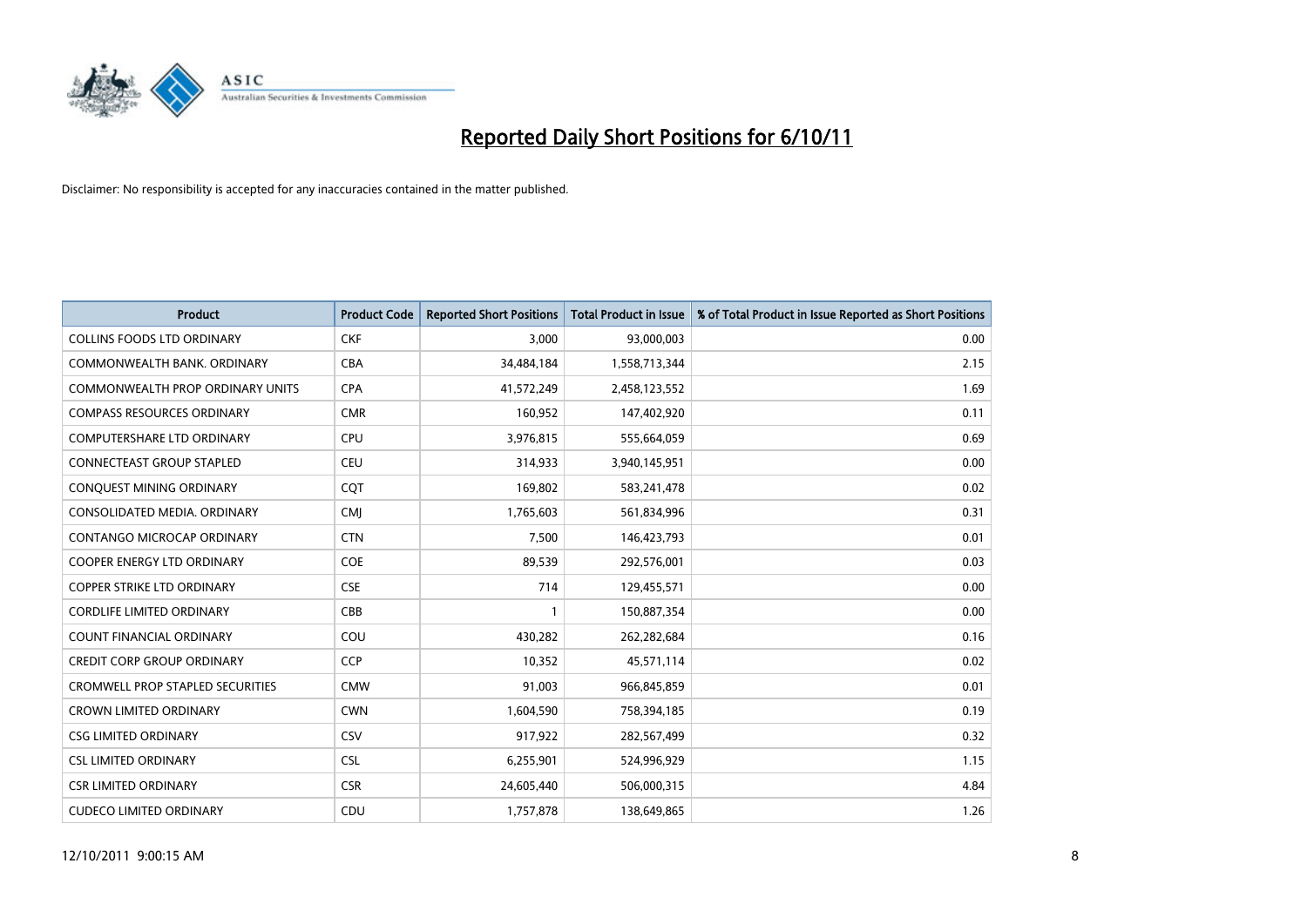

| <b>Product</b>                     | <b>Product Code</b> | <b>Reported Short Positions</b> | <b>Total Product in Issue</b> | % of Total Product in Issue Reported as Short Positions |
|------------------------------------|---------------------|---------------------------------|-------------------------------|---------------------------------------------------------|
| <b>CUSTOMERS LIMITED ORDINARY</b>  | <b>CUS</b>          | 7,124                           | 134,869,357                   | 0.01                                                    |
| DART ENERGY LTD ORDINARY           | <b>DTE</b>          | 6,349,375                       | 720,875,002                   | 0.88                                                    |
| DAVID JONES LIMITED ORDINARY       | <b>DJS</b>          | 57,094,566                      | 520,751,395                   | 11.00                                                   |
| DECMIL GROUP LIMITED ORDINARY      | <b>DCG</b>          | 482,981                         | 124,269,568                   | 0.39                                                    |
| DEEP YELLOW LIMITED ORDINARY       | <b>DYL</b>          | 15,876                          | 1,128,506,403                 | 0.00                                                    |
| DEVINE LIMITED ORDINARY            | <b>DVN</b>          | 1,700                           | 634,918,223                   | 0.00                                                    |
| DEXUS PROPERTY GROUP STAPLED UNITS | <b>DXS</b>          | 16,544,741                      | 4,839,024,176                 | 0.32                                                    |
| DISCOVERY METALS LTD ORDINARY      | <b>DML</b>          | 8,726,216                       | 439,128,231                   | 1.98                                                    |
| DOMINO PIZZA ENTERPR ORDINARY      | <b>DMP</b>          | 258,445                         | 69,024,674                    | 0.38                                                    |
| DOWNER EDI LIMITED ORDINARY        | <b>DOW</b>          | 7,329,018                       | 429,100,296                   | 1.71                                                    |
| DUET GROUP STAPLED US PROHIBIT.    | <b>DUE</b>          | 6,399,085                       | 1,091,628,341                 | 0.58                                                    |
| <b>DULUXGROUP LIMITED ORDINARY</b> | <b>DLX</b>          | 11,180,686                      | 367,456,259                   | 3.01                                                    |
| EASTERN STAR GAS ORDINARY          | ESG                 | 31,039,162                      | 992,547,041                   | 3.12                                                    |
| ECHO ENTERTAINMENT ORDINARY        | <b>EGP</b>          | 3,666,133                       | 688,019,737                   | 0.52                                                    |
| <b>ELDERS LIMITED ORDINARY</b>     | <b>ELD</b>          | 17,331,844                      | 448,598,480                   | 3.85                                                    |
| ELDORADO GOLD CORP CDI 1:1         | EAU                 | 45,978                          | 9,736,395                     | 0.47                                                    |
| ELEMENTAL MINERALS ORDINARY        | <b>ELM</b>          | 322,360                         | 222,281,109                   | 0.14                                                    |
| ELEMENTOS LIMITED ORDINARY         | <b>ELT</b>          | 16                              | 77,068,979                    | 0.00                                                    |
| ELIXIR PETROLEUM LTD ORDINARY      | <b>EXR</b>          | 324,400                         | 188,988,472                   | 0.17                                                    |
| <b>EMECO HOLDINGS ORDINARY</b>     | <b>EHL</b>          | 2,355,012                       | 631,237,586                   | 0.37                                                    |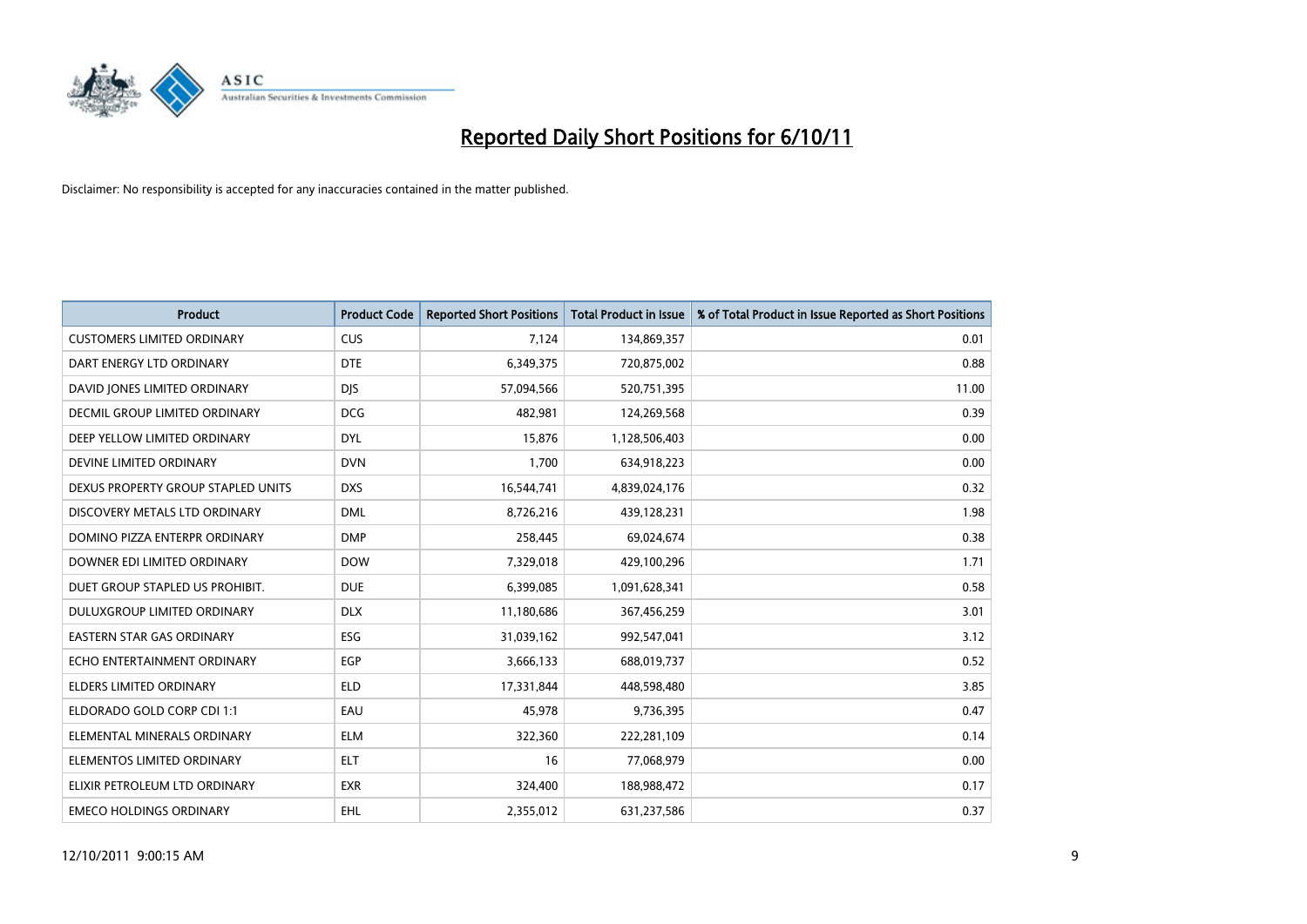

| <b>Product</b>                        | <b>Product Code</b> | <b>Reported Short Positions</b> | <b>Total Product in Issue</b> | % of Total Product in Issue Reported as Short Positions |
|---------------------------------------|---------------------|---------------------------------|-------------------------------|---------------------------------------------------------|
| <b>ENERGY RESOURCES ORDINARY 'A'</b>  | <b>ERA</b>          | 5,793,278                       | 190,737,934                   | 3.04                                                    |
| <b>ENERGY WORLD CORPOR. ORDINARY</b>  | <b>EWC</b>          | 27,656,441                      | 1,734,166,672                 | 1.57                                                    |
| ENTEK ENERGY LTD ORDINARY             | ETE                 | 489,903                         | 510,657,387                   | 0.10                                                    |
| <b>ENTELLECT LIMITED ORDINARY</b>     | <b>ESN</b>          | 464,050                         | 985,337,932                   | 0.05                                                    |
| <b>ENVESTRA LIMITED ORDINARY</b>      | <b>ENV</b>          | 1,435,036                       | 1,468,560,201                 | 0.07                                                    |
| EQUATORIAL RES LTD ORDINARY           | <b>EQX</b>          | 31,248                          | 113,048,553                   | 0.03                                                    |
| <b>EXTRACT RESOURCES ORDINARY</b>     | <b>EXT</b>          | 506,979                         | 251,159,163                   | 0.19                                                    |
| FAIRFAX MEDIA LTD ORDINARY            | <b>FXJ</b>          | 348,129,866                     | 2,351,955,725                 | 14.79                                                   |
| FANTASTIC HOLDINGS ORDINARY           | <b>FAN</b>          | 1,220                           | 102,739,538                   | 0.00                                                    |
| <b>FAR LTD ORDINARY</b>               | FAR                 | 21,000,000                      | 1,245,401,164                 | 1.69                                                    |
| <b>FERRAUS LIMITED ORDINARY</b>       | <b>FRS</b>          | 370                             | 408,884,504                   | 0.00                                                    |
| FISHER & PAYKEL APP. ORDINARY         | <b>FPA</b>          | 88,298                          | 724,235,162                   | 0.01                                                    |
| FISHER & PAYKEL H. ORDINARY           | <b>FPH</b>          | 2,999                           | 525,362,450                   | 0.00                                                    |
| FKP PROPERTY GROUP STAPLED SECURITIES | <b>FKP</b>          | 26,772,650                      | 1,185,077,223                 | 2.27                                                    |
| FLEETWOOD CORP ORDINARY               | <b>FWD</b>          | 440,192                         | 58,122,158                    | 0.76                                                    |
| FLETCHER BUILDING ORDINARY            | <b>FBU</b>          | 9,461,643                       | 678,573,570                   | 1.40                                                    |
| FLEXIGROUP LIMITED ORDINARY           | <b>FXL</b>          | 101,564                         | 277,862,586                   | 0.03                                                    |
| FLIGHT CENTRE ORDINARY                | <b>FLT</b>          | 4,766,394                       | 99,982,877                    | 4.77                                                    |
| FLINDERS MINES LTD ORDINARY           | <b>FMS</b>          | 21,665,371                      | 1,821,039,571                 | 1.18                                                    |
| FOCUS MINERALS LTD ORDINARY           | <b>FML</b>          | 8,865,356                       | 4,263,534,602                 | 0.20                                                    |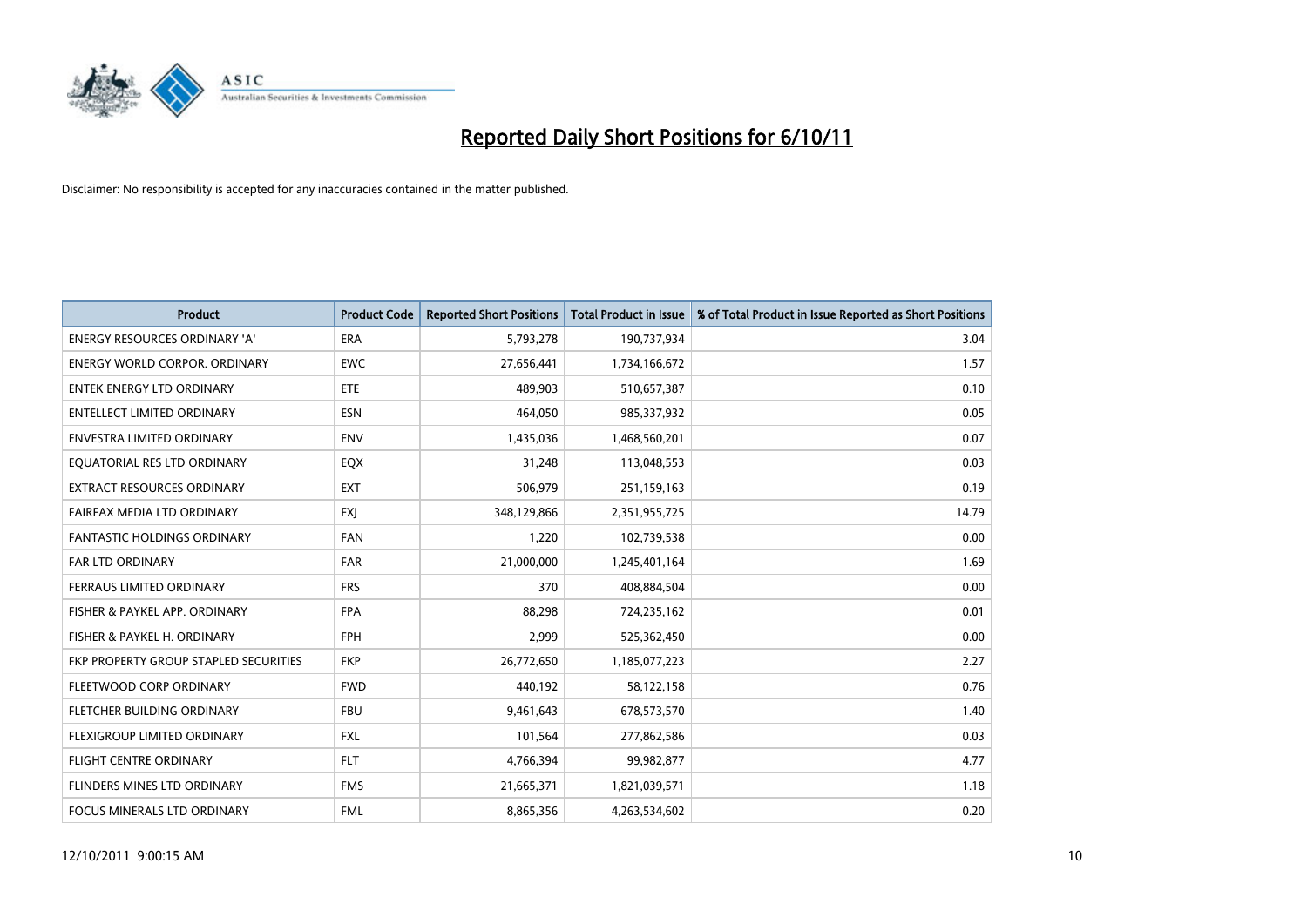

| <b>Product</b>                              | <b>Product Code</b> | <b>Reported Short Positions</b> | <b>Total Product in Issue</b> | % of Total Product in Issue Reported as Short Positions |
|---------------------------------------------|---------------------|---------------------------------|-------------------------------|---------------------------------------------------------|
| <b>FORGE GROUP LIMITED ORDINARY</b>         | FGE                 | 120,445                         | 83,429,014                    | 0.13                                                    |
| FORTE ENERGY NL ORDINARY                    | <b>FTE</b>          | 2,667,039                       | 695,589,311                   | 0.38                                                    |
| FORTESCUE METALS GRP ORDINARY               | <b>FMG</b>          | 52,711,935                      | 3,113,798,659                 | 1.68                                                    |
| <b>FOSTER'S GROUP ORDINARY</b>              | FGL                 | 10,031,633                      | 1,940,894,542                 | 0.50                                                    |
| FTD CORPORATION ORDINARY                    | <b>FTD</b>          | 8,088                           | 36,474,593                    | 0.02                                                    |
| <b>FUNTASTIC LIMITED ORDINARY</b>           | <b>FUN</b>          | 322,528                         | 340,997,682                   | 0.09                                                    |
| <b>G.U.D. HOLDINGS ORDINARY</b>             | GUD                 | 450,193                         | 70,107,387                    | 0.63                                                    |
| <b>GALAXY RESOURCES ORDINARY</b>            | GXY                 | 2,621,246                       | 323,327,000                   | 0.80                                                    |
| <b>GEODYNAMICS LIMITED ORDINARY</b>         | GDY                 | 86,812                          | 337,084,174                   | 0.03                                                    |
| <b>GINDALBIE METALS LTD ORDINARY</b>        | GBG                 | 29,086,782                      | 1,135,565,349                 | 2.56                                                    |
| <b>GLOBAL MINING ORDINARY</b>               | GMI                 | 8,951                           | 184,894,556                   | 0.00                                                    |
| <b>GLOUCESTER COAL ORDINARY</b>             | GCL                 | 1,545,573                       | 202,905,967                   | 0.76                                                    |
| <b>GME RESOURCES LTD ORDINARY</b>           | <b>GME</b>          | 800                             | 322,635,902                   | 0.00                                                    |
| <b>GOLD ONE INT LTD ORDINARY</b>            | GDO                 | 999,635                         | 809,004,292                   | 0.12                                                    |
| <b>GOLDEN WEST RESOURCE ORDINARY</b>        | GWR                 | 1,617                           | 192,082,567                   | 0.00                                                    |
| <b>GOODMAN FIELDER, ORDINARY</b>            | <b>GFF</b>          | 73,031,566                      | 1,380,386,438                 | 5.29                                                    |
| <b>GOODMAN FIELDER. RTS 14-OCT-11 FORUS</b> | <b>GFFR</b>         | 4,601,046                       | 143,790,254                   | 3.20                                                    |
| <b>GOODMAN GROUP STAPLED US PROHIBIT.</b>   | <b>GMG</b>          | 35,647,439                      | 7,394,907,651                 | 0.45                                                    |
| <b>GPT GROUP STAPLED SEC.</b>               | GPT                 | 17,847,629                      | 1,836,242,729                 | 0.95                                                    |
| <b>GRAINCORP LIMITED A CLASS ORDINARY</b>   | <b>GNC</b>          | 1,020,338                       | 198,318,900                   | 0.51                                                    |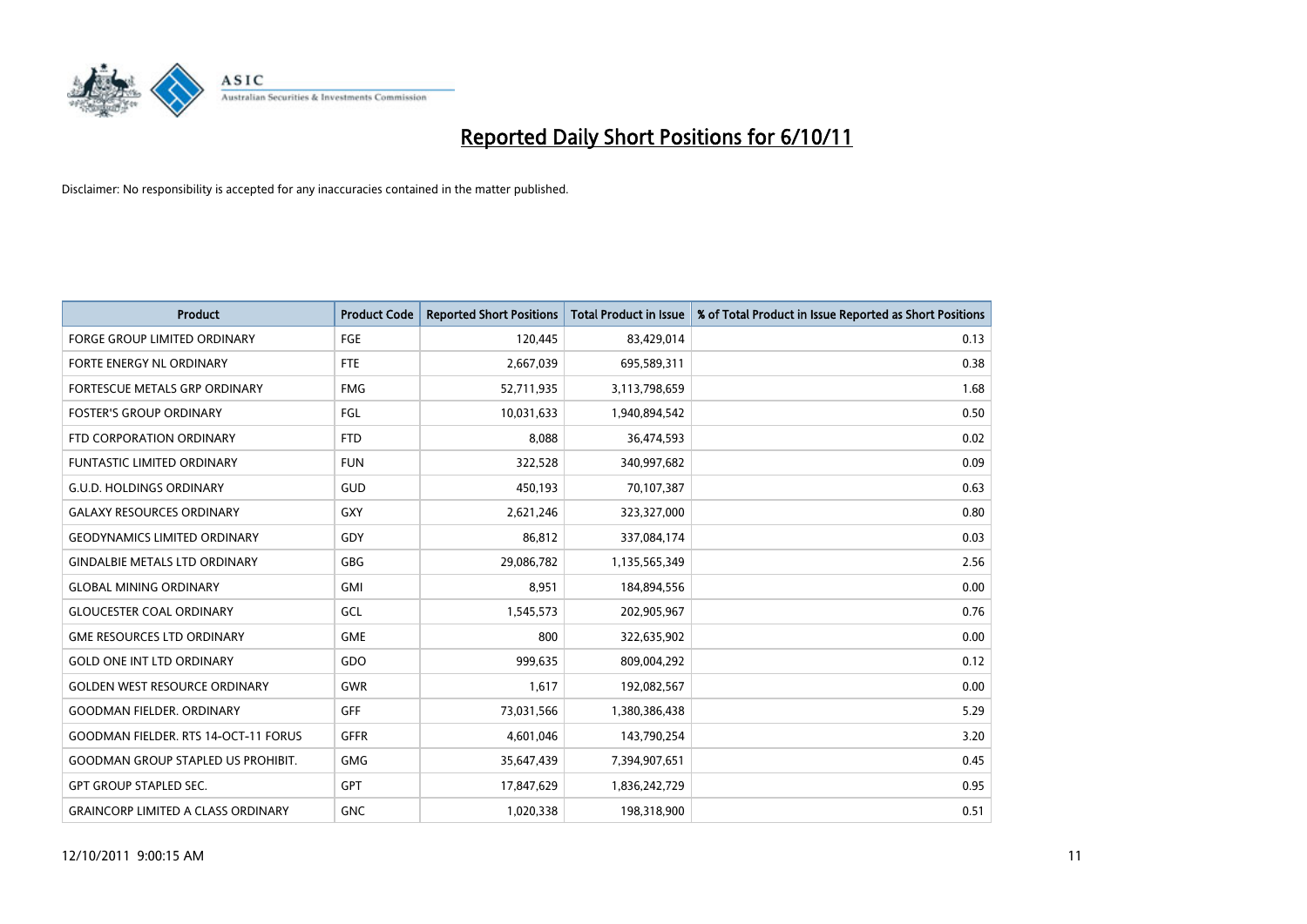

| <b>Product</b>                        | <b>Product Code</b> | <b>Reported Short Positions</b> | <b>Total Product in Issue</b> | % of Total Product in Issue Reported as Short Positions |
|---------------------------------------|---------------------|---------------------------------|-------------------------------|---------------------------------------------------------|
| <b>GRANGE RESOURCES, ORDINARY</b>     | <b>GRR</b>          | 1,248,078                       | 1,153,937,134                 | 0.11                                                    |
| <b>GREENCAP LIMITED ORDINARY</b>      | GCG                 |                                 | 262,515,385                   | 0.00                                                    |
| <b>GREENLAND MIN EN LTD ORDINARY</b>  | GGG                 | 2,381,467                       | 410,407,582                   | 0.56                                                    |
| <b>GRYPHON MINERALS LTD ORDINARY</b>  | GRY                 | 1,737,045                       | 300,122,058                   | 0.56                                                    |
| <b>GUILDFORD COAL LTD ORDINARY</b>    | <b>GUF</b>          | 2,225,497                       | 219,654,168                   | 1.02                                                    |
| <b>GUINNESS PEAT GROUP. CDI 1:1</b>   | <b>GPG</b>          | 47,054                          | 263,854,286                   | 0.02                                                    |
| <b>GUNNS LIMITED ORDINARY</b>         | <b>GNS</b>          | 58,501,951                      | 848,401,559                   | 6.89                                                    |
| <b>GWA GROUP LTD ORDINARY</b>         | <b>GWA</b>          | 9,986,288                       | 301,525,014                   | 3.31                                                    |
| HARVEY NORMAN ORDINARY                | <b>HVN</b>          | 60,893,054                      | 1,062,316,784                 | 5.77                                                    |
| <b>HASTIE GROUP LIMITED ORDINARY</b>  | <b>HST</b>          | 3,205,900                       | 1,369,040,011                 | 0.23                                                    |
| HASTINGS DIVERSIFIED STAPLED SECURITY | <b>HDF</b>          | 3,703,945                       | 530,001,072                   | 0.70                                                    |
| <b>HEARTWARE INT INC CDI 35:1</b>     | <b>HIN</b>          | 272,008                         | 48,598,550                    | 0.56                                                    |
| <b>HENDERSON GROUP CDI 1:1</b>        | <b>HGG</b>          | 9,608,070                       | 642,886,460                   | 1.47                                                    |
| HFA HOLDINGS LIMITED ORDINARY         | <b>HFA</b>          | 16,273                          | 117,332,831                   | 0.01                                                    |
| <b>HIGHLANDS PACIFIC ORDINARY</b>     | <b>HIG</b>          | 2,425,521                       | 686,082,148                   | 0.35                                                    |
| HILLGROVE RES LTD ORDINARY            | <b>HGO</b>          | 2,163,168                       | 793,698,575                   | 0.28                                                    |
| HILLS HOLDINGS LTD ORDINARY           | <b>HIL</b>          | 4,488,050                       | 249,251,190                   | 1.78                                                    |
| HORIZON OIL LIMITED ORDINARY          | <b>HZN</b>          | 14,069,858                      | 1,130,811,515                 | 1.24                                                    |
| HUNNU COAL LIMITED ORDINARY           | <b>HUN</b>          | 64,909                          | 218,565,002                   | 0.03                                                    |
| <b>IINET LIMITED ORDINARY</b>         | <b>IIN</b>          | 1,355,124                       | 152,169,119                   | 0.89                                                    |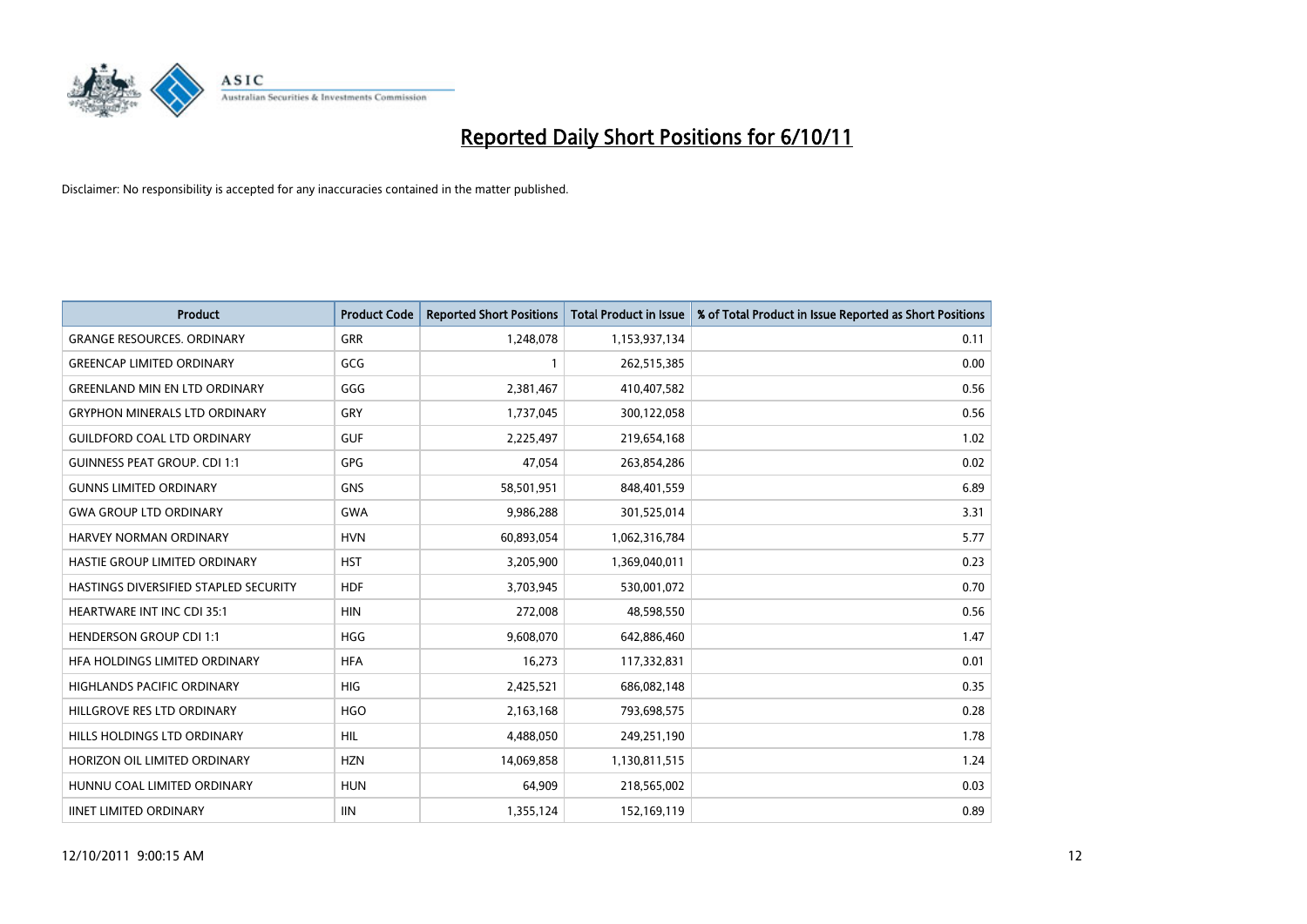

| <b>Product</b>                         | <b>Product Code</b> | <b>Reported Short Positions</b> | <b>Total Product in Issue</b> | % of Total Product in Issue Reported as Short Positions |
|----------------------------------------|---------------------|---------------------------------|-------------------------------|---------------------------------------------------------|
| <b>ILUKA RESOURCES ORDINARY</b>        | ILU                 | 8,533,049                       | 418,700,517                   | 2.01                                                    |
| <b>IMDEX LIMITED ORDINARY</b>          | <b>IMD</b>          | 89,397                          | 204,447,435                   | 0.04                                                    |
| IMF (AUSTRALIA) LTD ORDINARY           | <b>IMF</b>          | 355,072                         | 123,828,193                   | 0.28                                                    |
| IMX RESOURCES LTD ORDINARY             | <b>IXR</b>          | 20,000                          | 262,612,803                   | 0.01                                                    |
| <b>INCITEC PIVOT ORDINARY</b>          | IPL                 | 664,182                         | 1,628,730,107                 | 0.02                                                    |
| <b>INDEPENDENCE GROUP ORDINARY</b>     | <b>IGO</b>          | 4,451,150                       | 202,907,135                   | 2.19                                                    |
| <b>INDOPHIL RESOURCES ORDINARY</b>     | <b>IRN</b>          | 1,506,360                       | 995,437,860                   | 0.15                                                    |
| <b>INDUSTREA LIMITED ORDINARY</b>      | IDL                 | 1,557,636                       | 364,733,566                   | 0.42                                                    |
| INFIGEN ENERGY STAPLED SECURITIES      | <b>IFN</b>          | 7,225,113                       | 762,265,972                   | 0.97                                                    |
| ING RE COM GROUP STAPLED SECURITIES    | ILF.                | 3,583                           | 441,029,194                   | 0.00                                                    |
| <b>INSURANCE AUSTRALIA ORDINARY</b>    | IAG                 | 11,494,709                      | 2,079,034,021                 | 0.53                                                    |
| INT GOLDFIELDS LTD ORDINARY            | <b>IGS</b>          | 8,042,682                       | 571,520,386                   | 1.41                                                    |
| <b>INTEGRA MINING LTD, ORDINARY</b>    | <b>IGR</b>          | 5,585,707                       | 843,743,881                   | 0.65                                                    |
| <b>INTREPID MINES ORDINARY</b>         | <b>IAU</b>          | 3,253,254                       | 522,374,199                   | 0.62                                                    |
| INVESTA OFFICE FUND STAPLED SECURITIES | <b>IOF</b>          | 14,403,897                      | 2,657,463,999                 | 0.54                                                    |
| <b>INVOCARE LIMITED ORDINARY</b>       | <b>IVC</b>          | 1,195,425                       | 107,912,897                   | 1.11                                                    |
| ION LIMITED ORDINARY                   | <b>ION</b>          | 164,453                         | 256,365,105                   | 0.06                                                    |
| <b>IOOF HOLDINGS LTD ORDINARY</b>      | IFL.                | 903,452                         | 229,794,395                   | 0.38                                                    |
| <b>IPROPERTY GROUP LTD ORDINARY</b>    | <b>IPP</b>          | 90,000                          | 169,527,776                   | 0.05                                                    |
| <b>IRESS MARKET TECH. ORDINARY</b>     | <b>IRE</b>          | 822,715                         | 127,036,010                   | 0.64                                                    |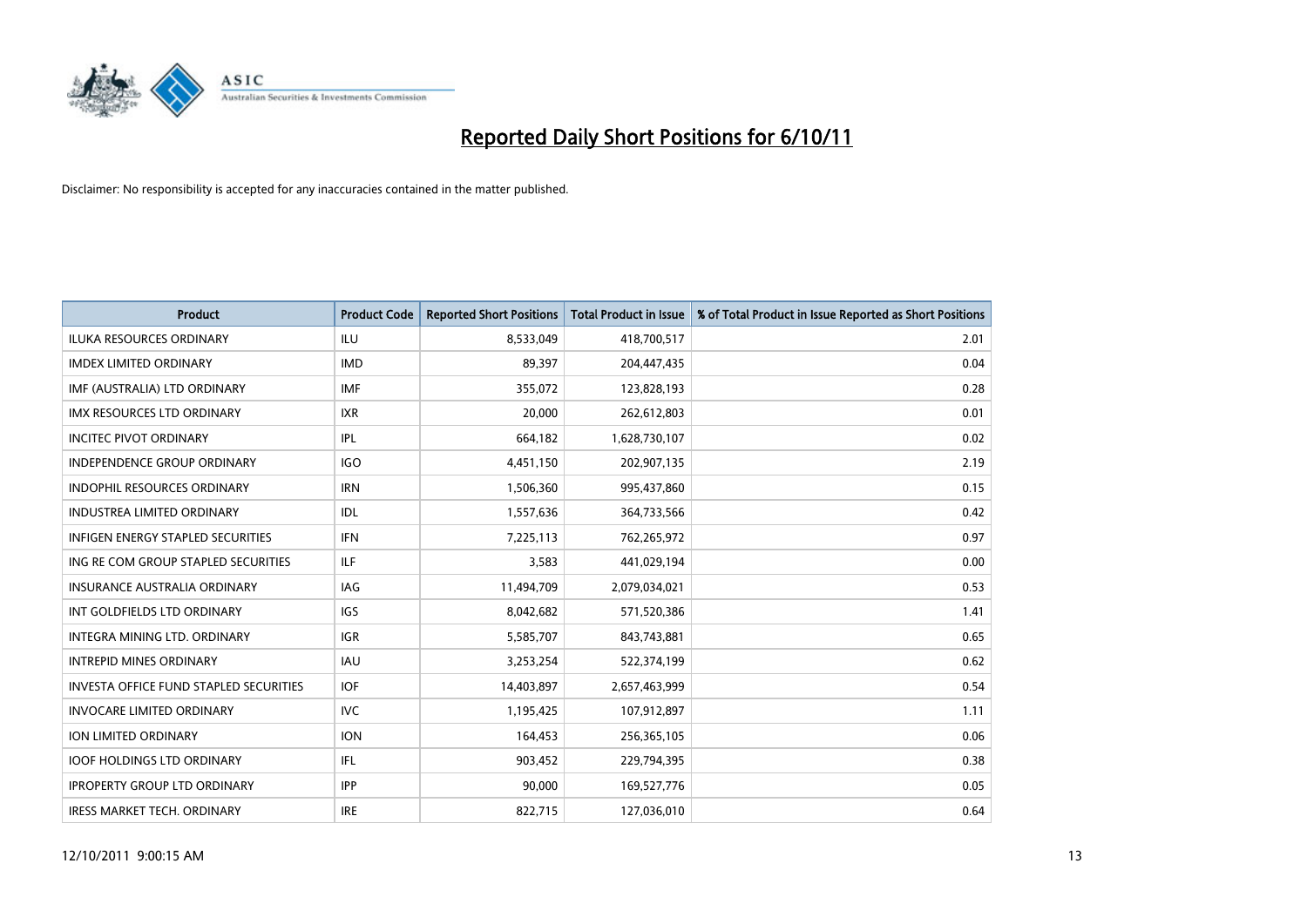

| <b>Product</b>                            | <b>Product Code</b> | <b>Reported Short Positions</b> | <b>Total Product in Issue</b> | % of Total Product in Issue Reported as Short Positions |
|-------------------------------------------|---------------------|---------------------------------|-------------------------------|---------------------------------------------------------|
| <b>IRON ORE HOLDINGS ORDINARY</b>         | <b>IOH</b>          | 57,872                          | 166,087,005                   | 0.03                                                    |
| ISHARES MSCI AUS 200 ISHARES MSCI AUS 200 | IOZ                 | 74,980                          | 2,326,394                     | 3.22                                                    |
| ISHARES MSCI EM MKTS CDI 1:1              | IEM                 | 18,083                          | 425,700,000                   | 0.00                                                    |
| ISHARES S&P HIGH DIV ISHARES S&P HIGH DIV | <b>IHD</b>          | 71,187                          | 2,201,253                     | 3.23                                                    |
| ISHARES SMALL ORDS ISHARES SMALL ORDS     | <b>ISO</b>          | 529,253                         | 5,401,916                     | 9.80                                                    |
| <b>IVANHOE AUSTRALIA ORDINARY</b>         | <b>IVA</b>          | 781,864                         | 484,165,340                   | 0.16                                                    |
| JAMES HARDIE INDUST CHESS DEPOSITARY INT  | <b>IHX</b>          | 26,098,684                      | 435,640,582                   | 5.96                                                    |
| <b>JAMESON RESOURCES ORDINARY</b>         | <b>JAL</b>          | 1,600,000                       | 95,828,865                    | 1.67                                                    |
| <b>JB HI-FI LIMITED ORDINARY</b>          | <b>IBH</b>          | 17,470,424                      | 98,756,791                    | 17.69                                                   |
| <b>JUPITER MINES ORDINARY</b>             | <b>IMS</b>          | 4,437                           | 1,561,235,037                 | 0.00                                                    |
| KAGARA LTD ORDINARY                       | KZL                 | 12,553,420                      | 718,068,836                   | 1.73                                                    |
| KAROON GAS AUSTRALIA ORDINARY             | <b>KAR</b>          | 4,302,235                       | 221,420,769                   | 1.94                                                    |
| KASBAH RESOURCES ORDINARY                 | KAS                 | 500                             | 364,262,596                   | 0.00                                                    |
| KATHMANDU HOLD LTD ORDINARY               | <b>KMD</b>          | 2,059,667                       | 200,000,000                   | 1.03                                                    |
| <b>KEYBRIDGE CAPITAL ORDINARY</b>         | <b>KBC</b>          | 7,999                           | 172,070,564                   | 0.00                                                    |
| KIMBERLEY METALS LTD ORDINARY             | <b>KBL</b>          | 1,820                           | 164,752,978                   | 0.00                                                    |
| KINGSGATE CONSOLID. ORDINARY              | <b>KCN</b>          | 2,067,655                       | 139,039,834                   | 1.48                                                    |
| KINGSROSE MINING LTD ORDINARY             | <b>KRM</b>          | 712,214                         | 267,223,726                   | 0.26                                                    |
| LEIGHTON HOLDINGS ORDINARY                | LEI                 | 11,651,920                      | 336,515,596                   | 3.47                                                    |
| LEND LEASE GROUP UNIT/ORD STAPLED         | LLC                 | 3,033,851                       | 571,804,090                   | 0.52                                                    |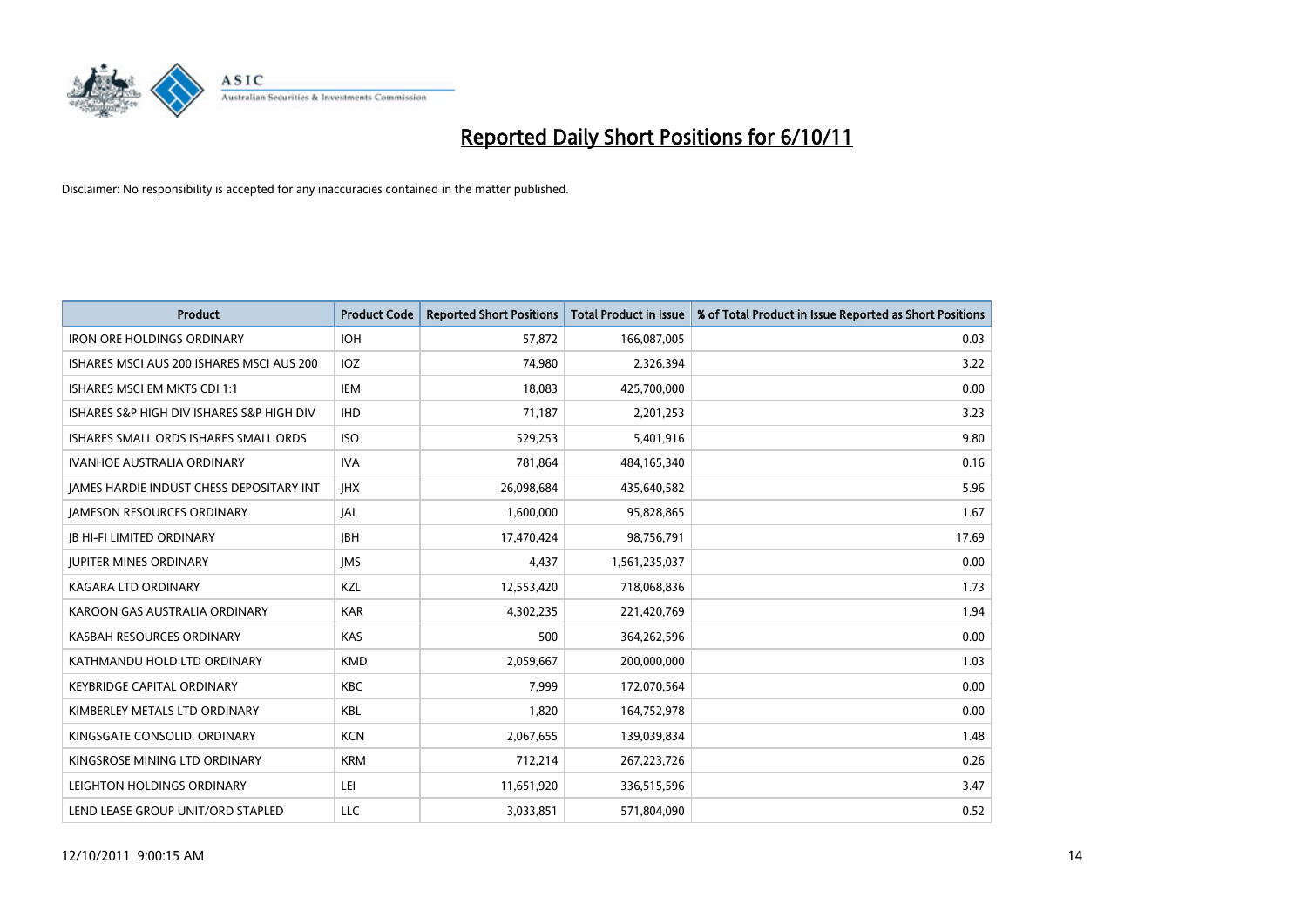

| <b>Product</b>                        | <b>Product Code</b> | <b>Reported Short Positions</b> | <b>Total Product in Issue</b> | % of Total Product in Issue Reported as Short Positions |
|---------------------------------------|---------------------|---------------------------------|-------------------------------|---------------------------------------------------------|
| LINC ENERGY LTD ORDINARY              | <b>LNC</b>          | 6,774,504                       | 503,418,900                   | 1.32                                                    |
| LIQUEFIED NATURAL ORDINARY            | <b>LNG</b>          | 370,140                         | 267,699,015                   | 0.14                                                    |
| <b>LYNAS CORPORATION ORDINARY</b>     | <b>LYC</b>          | 82,949,867                      | 1,713,846,913                 | 4.85                                                    |
| M2 TELECOMMUNICATION ORDINARY         | <b>MTU</b>          | 181,235                         | 123,810,285                   | 0.14                                                    |
| <b>MACA LIMITED ORDINARY</b>          | <b>MLD</b>          | 404                             | 150,000,000                   | 0.00                                                    |
| MACARTHUR COAL ORDINARY               | <b>MCC</b>          | 804,822                         | 302,092,343                   | 0.27                                                    |
| <b>MACMAHON HOLDINGS ORDINARY</b>     | <b>MAH</b>          | 5,506,894                       | 738,631,705                   | 0.76                                                    |
| MACO ATLAS ROADS GRP ORDINARY STAPLED | <b>MQA</b>          | 10,694,569                      | 464,279,594                   | 2.30                                                    |
| MACQUARIE GROUP LTD ORDINARY          | <b>MOG</b>          | 3,603,799                       | 348,285,032                   | 1.00                                                    |
| MAP GROUP STAPLED US PROHIBIT.        | <b>MAP</b>          | 5,732,900                       | 1,861,210,782                 | 0.28                                                    |
| MARENGO MINING ORDINARY               | <b>MGO</b>          | 114,518                         | 1,002,399,863                 | 0.01                                                    |
| <b>MATRIX C &amp; E LTD ORDINARY</b>  | <b>MCE</b>          | 466,784                         | 77,081,507                    | 0.59                                                    |
| MCMILLAN SHAKESPEARE ORDINARY         | <b>MMS</b>          | 135,518                         | 68,305,227                    | 0.19                                                    |
| <b>MCPHERSON'S LTD ORDINARY</b>       | <b>MCP</b>          | 217,868                         | 72,401,758                    | 0.30                                                    |
| MEDUSA MINING LTD ORDINARY            | <b>MML</b>          | 1,106,515                       | 188,827,911                   | 0.59                                                    |
| MELBOURNE IT LIMITED ORDINARY         | <b>MLB</b>          | 147,018                         | 80,662,621                    | 0.18                                                    |
| MEO AUSTRALIA LTD ORDINARY            | <b>MEO</b>          | 396,254                         | 539,913,260                   | 0.07                                                    |
| <b>MERMAID MARINE ORDINARY</b>        | <b>MRM</b>          | 1,604,245                       | 217,595,899                   | 0.74                                                    |
| MESOBLAST LIMITED ORDINARY            | <b>MSB</b>          | 5,768,371                       | 280,425,258                   | 2.05                                                    |
| METALS X LIMITED ORDINARY             | <b>MLX</b>          | 326.940                         | 1,340,453,375                 | 0.03                                                    |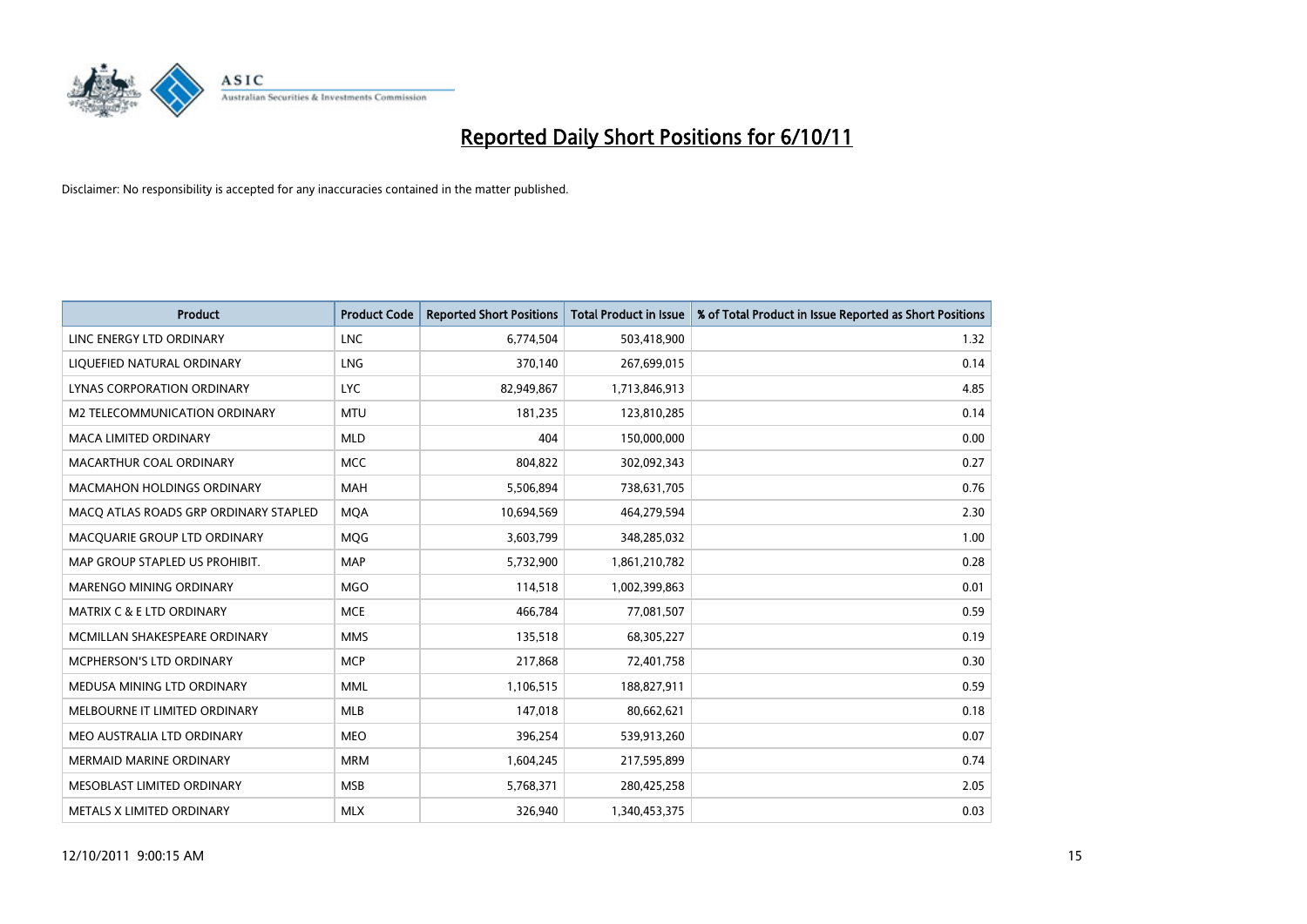

| <b>Product</b>                     | <b>Product Code</b> | <b>Reported Short Positions</b> | <b>Total Product in Issue</b> | % of Total Product in Issue Reported as Short Positions |
|------------------------------------|---------------------|---------------------------------|-------------------------------|---------------------------------------------------------|
| METCASH LIMITED ORDINARY           | <b>MTS</b>          | 31,590,657                      | 770,720,699                   | 4.13                                                    |
| METGASCO LIMITED ORDINARY          | <b>MEL</b>          | 235,435                         | 337,396,221                   | 0.07                                                    |
| METMINCO LIMITED ORDINARY          | <b>MNC</b>          | 1,276,626                       | 1,462,616,146                 | 0.09                                                    |
| METROCOAL LIMITED ORDINARY         | <b>MTE</b>          | 300,000                         | 101,973,663                   | 0.29                                                    |
| MHM METALS LIMITED ORDINARY        | <b>MHM</b>          | 148,306                         | 102,334,203                   | 0.15                                                    |
| MICLYN EXP OFFSHR ORDINARY         | <b>MIO</b>          | 28,750                          | 274,618,684                   | 0.01                                                    |
| MINARA RESOURCES ORDINARY          | <b>MRE</b>          | 2,800,916                       | 1,169,424,487                 | 0.25                                                    |
| MINCOR RESOURCES NL ORDINARY       | <b>MCR</b>          | 1,419,508                       | 197,740,804                   | 0.70                                                    |
| MINEMAKERS LIMITED ORDINARY        | <b>MAK</b>          | 44,227                          | 227,003,950                   | 0.02                                                    |
| MINERAL DEPOSITS ORDINARY          | <b>MDL</b>          | 515,304                         | 83,538,786                    | 0.60                                                    |
| MINERAL RESOURCES. ORDINARY        | <b>MIN</b>          | 862,156                         | 183,884,367                   | 0.46                                                    |
| MIRABELA NICKEL LTD ORDINARY       | <b>MBN</b>          | 18,114,585                      | 491,781,237                   | 3.68                                                    |
| MIRVAC GROUP STAPLED SECURITIES    | <b>MGR</b>          | 36,504,620                      | 3,416,924,188                 | 1.05                                                    |
| MOLOPO ENERGY LTD ORDINARY         | <b>MPO</b>          | 2,438,856                       | 245,579,810                   | 0.98                                                    |
| <b>MONADELPHOUS GROUP ORDINARY</b> | <b>MND</b>          | 1,358,395                       | 88,674,327                    | 1.55                                                    |
| MORTGAGE CHOICE LTD ORDINARY       | <b>MOC</b>          | 217,792                         | 119,948,255                   | 0.18                                                    |
| MOUNT GIBSON IRON ORDINARY         | <b>MGX</b>          | 16,200,392                      | 1,082,570,693                 | 1.50                                                    |
| MSF SUGAR LIMITED ORDINARY         | <b>MSF</b>          | 9,900                           | 69,248,422                    | 0.01                                                    |
| MULTIPLEX SITES SITES              | <b>MXUPA</b>        | 22                              | 4,500,000                     | 0.00                                                    |
| MURCHISON METALS LTD ORDINARY      | <b>MMX</b>          | 19,364,727                      | 437,354,555                   | 4.44                                                    |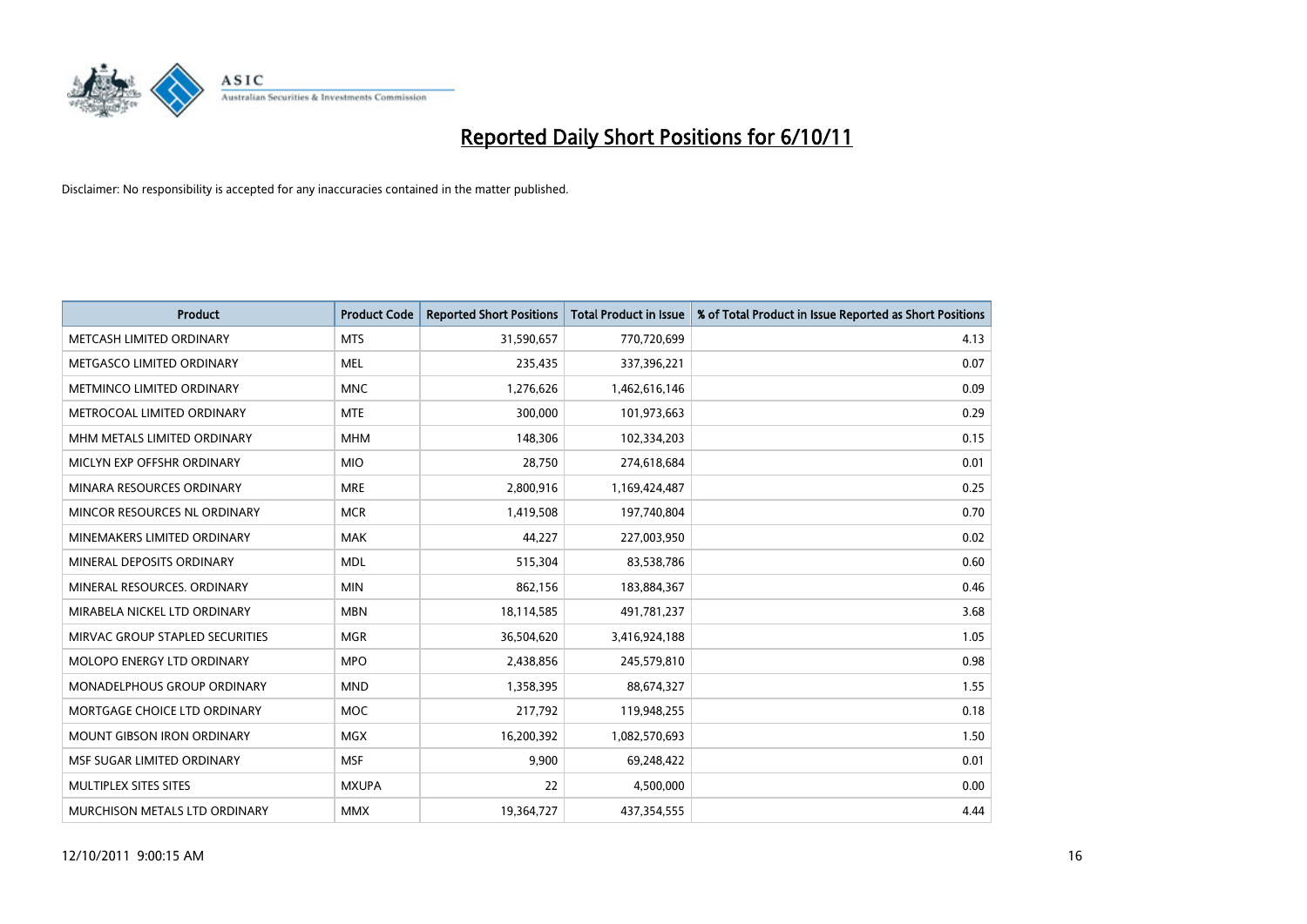

| <b>Product</b>                    | <b>Product Code</b> | <b>Reported Short Positions</b> | <b>Total Product in Issue</b> | % of Total Product in Issue Reported as Short Positions |
|-----------------------------------|---------------------|---------------------------------|-------------------------------|---------------------------------------------------------|
| <b>MYER HOLDINGS LTD ORDINARY</b> | <b>MYR</b>          | 48,091,578                      | 583,284,551                   | 8.23                                                    |
| MYSTATE LIMITED ORDINARY          | <b>MYS</b>          | 1,400                           | 67,463,454                    | 0.00                                                    |
| NANOSONICS LIMITED ORDINARY       | <b>NAN</b>          | 10,917                          | 230,490,585                   | 0.00                                                    |
| NATIONAL AUST. BANK ORDINARY      | <b>NAB</b>          | 24,579,404                      | 2,201,147,145                 | 1.09                                                    |
| NATURAL FUEL LIMITED ORDINARY     | <b>NFL</b>          |                                 | 1,121,912                     | 0.00                                                    |
| NAVITAS LIMITED ORDINARY          | <b>NVT</b>          | 2,306,070                       | 375,318,628                   | 0.62                                                    |
| NEPTUNE MARINE ORDINARY           | <b>NMS</b>          | 182,253                         | 1,748,545,632                 | 0.01                                                    |
| NEW HOPE CORPORATION ORDINARY     | <b>NHC</b>          | 376,317                         | 830,230,549                   | 0.04                                                    |
| NEWCREST MINING ORDINARY          | <b>NCM</b>          | 1,929,506                       | 765,000,000                   | 0.21                                                    |
| NEWS CORP A NON-VOTING CDI        | <b>NWSLV</b>        | 4,611,048                       | 1,756,867,913                 | 0.24                                                    |
| NEWS CORP B VOTING CDI            | <b>NWS</b>          | 3,676,263                       | 798,520,953                   | 0.44                                                    |
| NEXBIS LIMITED ORDINARY           | <b>NBS</b>          | 63,733                          | 798,356,704                   | 0.01                                                    |
| NEXTDC LIMITED ORDINARY           | <b>NXT</b>          | 27,057                          | 123,533,558                   | 0.02                                                    |
| NEXUS ENERGY LIMITED ORDINARY     | <b>NXS</b>          | 6,943,061                       | 1,326,697,820                 | 0.52                                                    |
| NIB HOLDINGS LIMITED ORDINARY     | <b>NHF</b>          | 104,911                         | 466,733,110                   | 0.02                                                    |
| NIDO PETROLEUM ORDINARY           | <b>NDO</b>          | 1,226,819                       | 1,389,163,151                 | 0.09                                                    |
| NOBLE MINERAL RES ORDINARY        | <b>NMG</b>          | 3,933,302                       | 460,308,567                   | 0.87                                                    |
| NORTHERN IRON LTD ORDINARY        | <b>NFE</b>          | 878,478                         | 336,084,863                   | 0.26                                                    |
| NRW HOLDINGS LIMITED ORDINARY     | <b>NWH</b>          | 880,985                         | 278,888,011                   | 0.30                                                    |
| NUCOAL RESOURCES NL ORDINARY      | <b>NCR</b>          | 74,700                          | 441,129,875                   | 0.02                                                    |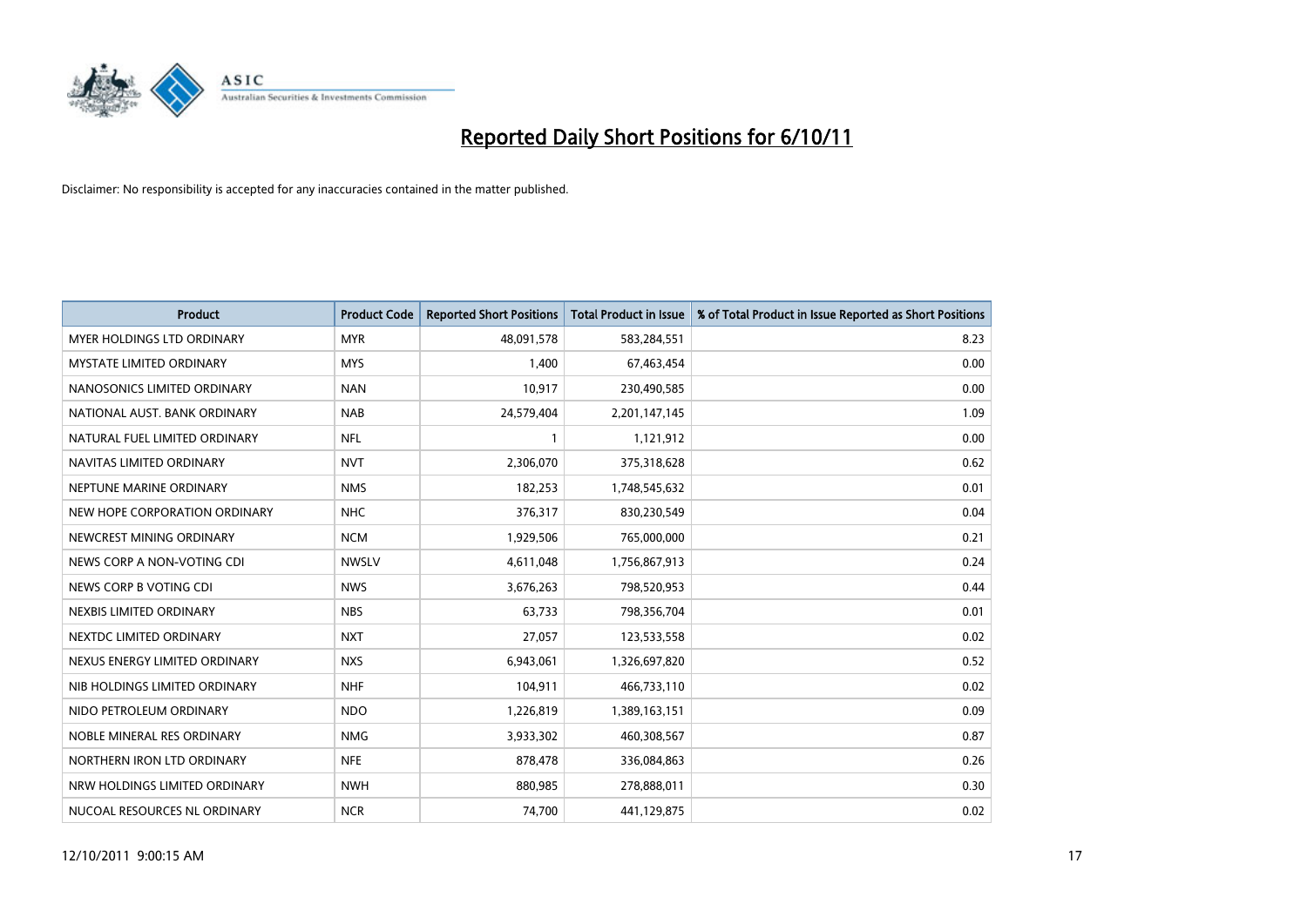

| <b>Product</b>                        | <b>Product Code</b> | <b>Reported Short Positions</b> | <b>Total Product in Issue</b> | % of Total Product in Issue Reported as Short Positions |
|---------------------------------------|---------------------|---------------------------------|-------------------------------|---------------------------------------------------------|
| NUFARM LIMITED ORDINARY               | <b>NUF</b>          | 4,142,361                       | 261,833,005                   | 1.59                                                    |
| OAKTON LIMITED ORDINARY               | <b>OKN</b>          | 636,537                         | 93,800,235                    | 0.67                                                    |
| OCEANAGOLD CORP. CHESS DEPOSITARY INT | <b>OGC</b>          | 802,108                         | 262,609,273                   | 0.29                                                    |
| OCEANIA CAPITAL LTD ORDINARY          | <b>OCP</b>          | 2,500                           | 91,921,295                    | 0.00                                                    |
| OIL SEARCH LTD ORDINARY               | <b>OSH</b>          | 14,045,328                      | 1,320,648,378                 | 1.03                                                    |
| OM HOLDINGS LIMITED ORDINARY          | OMH                 | 11,212,321                      | 504,105,150                   | 2.22                                                    |
| <b>ONESTEEL LIMITED ORDINARY</b>      | OST                 | 25,211,158                      | 1,338,106,652                 | 1.90                                                    |
| ORICA LIMITED ORDINARY                | ORI                 | 2,203,796                       | 363,966,570                   | 0.60                                                    |
| ORIGIN ENERGY ORDINARY                | <b>ORG</b>          | 2,978,716                       | 1,086,037,913                 | 0.26                                                    |
| OROCOBRE LIMITED ORDINARY             | <b>ORE</b>          | 232,391                         | 103,195,029                   | 0.22                                                    |
| OROTONGROUP LIMITED ORDINARY          | <b>ORL</b>          | 5,935                           | 40,880,902                    | 0.01                                                    |
| OTTO ENERGY LIMITED ORDINARY          | OEL                 | 109,204                         | 1,138,290,071                 | 0.01                                                    |
| OZ MINERALS ORDINARY                  | OZL                 | 8,659,196                       | 323,877,514                   | 2.67                                                    |
| <b>PACIFIC BRANDS ORDINARY</b>        | <b>PBG</b>          | 8,847,189                       | 931,386,248                   | 0.96                                                    |
| PALADIN ENERGY LTD ORDINARY           | <b>PDN</b>          | 30,943,565                      | 831,391,964                   | 3.73                                                    |
| PANAUST LIMITED ORDINARY              | <b>PNA</b>          | 8,759,019                       | 593,867,443                   | 1.46                                                    |
| PANORAMIC RESOURCES ORDINARY          | PAN                 | 1,234,819                       | 207,050,710                   | 0.58                                                    |
| PAPERLINX LIMITED ORDINARY            | <b>PPX</b>          | 4,282,908                       | 609,280,761                   | 0.71                                                    |
| PAPILLON RES LTD ORDINARY             | <b>PIR</b>          | 510,324                         | 208,259,519                   | 0.24                                                    |
| PATTIES FOODS LTD ORDINARY            | PFL                 |                                 | 138,989,223                   | 0.00                                                    |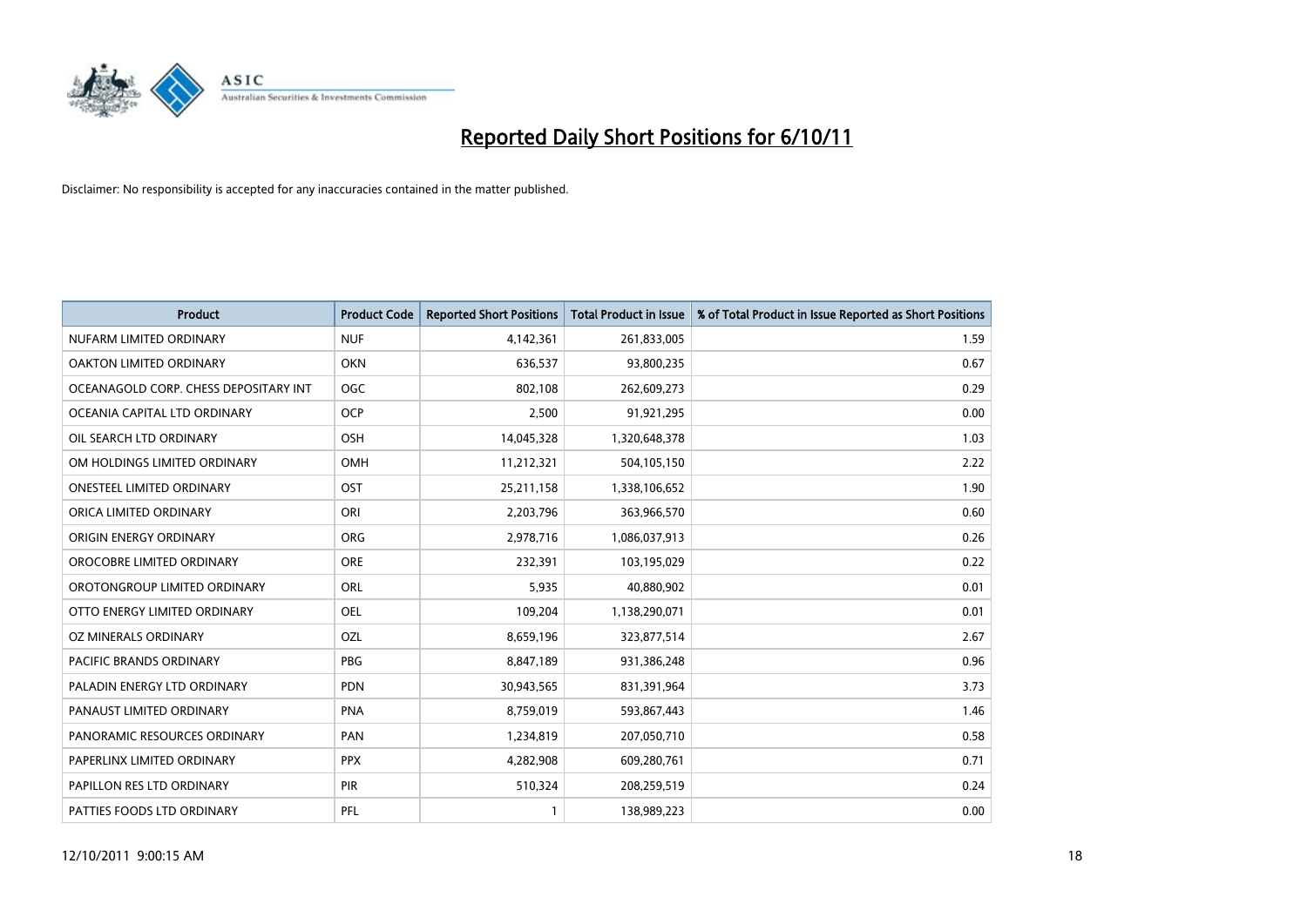

| <b>Product</b>                | <b>Product Code</b> | <b>Reported Short Positions</b> | <b>Total Product in Issue</b> | % of Total Product in Issue Reported as Short Positions |
|-------------------------------|---------------------|---------------------------------|-------------------------------|---------------------------------------------------------|
| PEAK RESOURCES ORDINARY       | <b>PEK</b>          | 20,968                          | 155,979,643                   | 0.01                                                    |
| PEET LIMITED ORDINARY         | <b>PPC</b>          | 96,040                          | 318,038,544                   | 0.03                                                    |
| PENINSULA ENERGY LTD ORDINARY | <b>PEN</b>          | 1,493,377                       | 2,135,490,443                 | 0.07                                                    |
| PERILYA LIMITED ORDINARY      | PEM                 | 324,841                         | 526,075,563                   | 0.06                                                    |
| PERPETUAL LIMITED ORDINARY    | <b>PPT</b>          | 2,925,968                       | 44,692,304                    | 6.52                                                    |
| PERSEUS MINING LTD ORDINARY   | PRU                 | 1,974,400                       | 426,717,088                   | 0.45                                                    |
| PETSEC ENERGY ORDINARY        | <b>PSA</b>          | 223,332                         | 231,283,622                   | 0.10                                                    |
| PHARMAXIS LTD ORDINARY        | <b>PXS</b>          | 2,484,318                       | 229,116,309                   | 1.08                                                    |
| PHOTON GROUP LTD ORDINARY     | <b>PGA</b>          | 250,510                         | 1,540,886,866                 | 0.02                                                    |
| PLATINUM ASSET ORDINARY       | <b>PTM</b>          | 7,034,104                       | 561,347,878                   | 1.25                                                    |
| PLATINUM AUSTRALIA ORDINARY   | <b>PLA</b>          | 4,830,644                       | 417,130,039                   | 1.17                                                    |
| PLATINUM CAPITAL LTD ORDINARY | <b>PMC</b>          |                                 | 165,756,878                   | 0.00                                                    |
| PMP LIMITED ORDINARY          | <b>PMP</b>          | 19,855                          | 329,842,473                   | 0.00                                                    |
| PORT BOUVARD LIMITED ORDINARY | PBD                 | 6,754                           | 593,868,295                   | 0.00                                                    |
| PREMIER INVESTMENTS ORDINARY  | <b>PMV</b>          | 336,078                         | 155,062,831                   | 0.23                                                    |
| PRIMA BIOMED LTD ORDINARY     | <b>PRR</b>          | 2,998,236                       | 1,009,452,535                 | 0.30                                                    |
| PRIMARY HEALTH CARE ORDINARY  | <b>PRY</b>          | 10,775,830                      | 497,469,803                   | 2.18                                                    |
| PRIME MEDIA GRP LTD ORDINARY  | <b>PRT</b>          | 2,305                           | 366,330,303                   | 0.00                                                    |
| PRIMEAG AUSTRALIA ORDINARY    | PAG                 |                                 | 266,394,444                   | 0.00                                                    |
| PROGEN PHARMACEUTIC ORDINARY  | PGL                 | 151,596                         | 24,709,097                    | 0.61                                                    |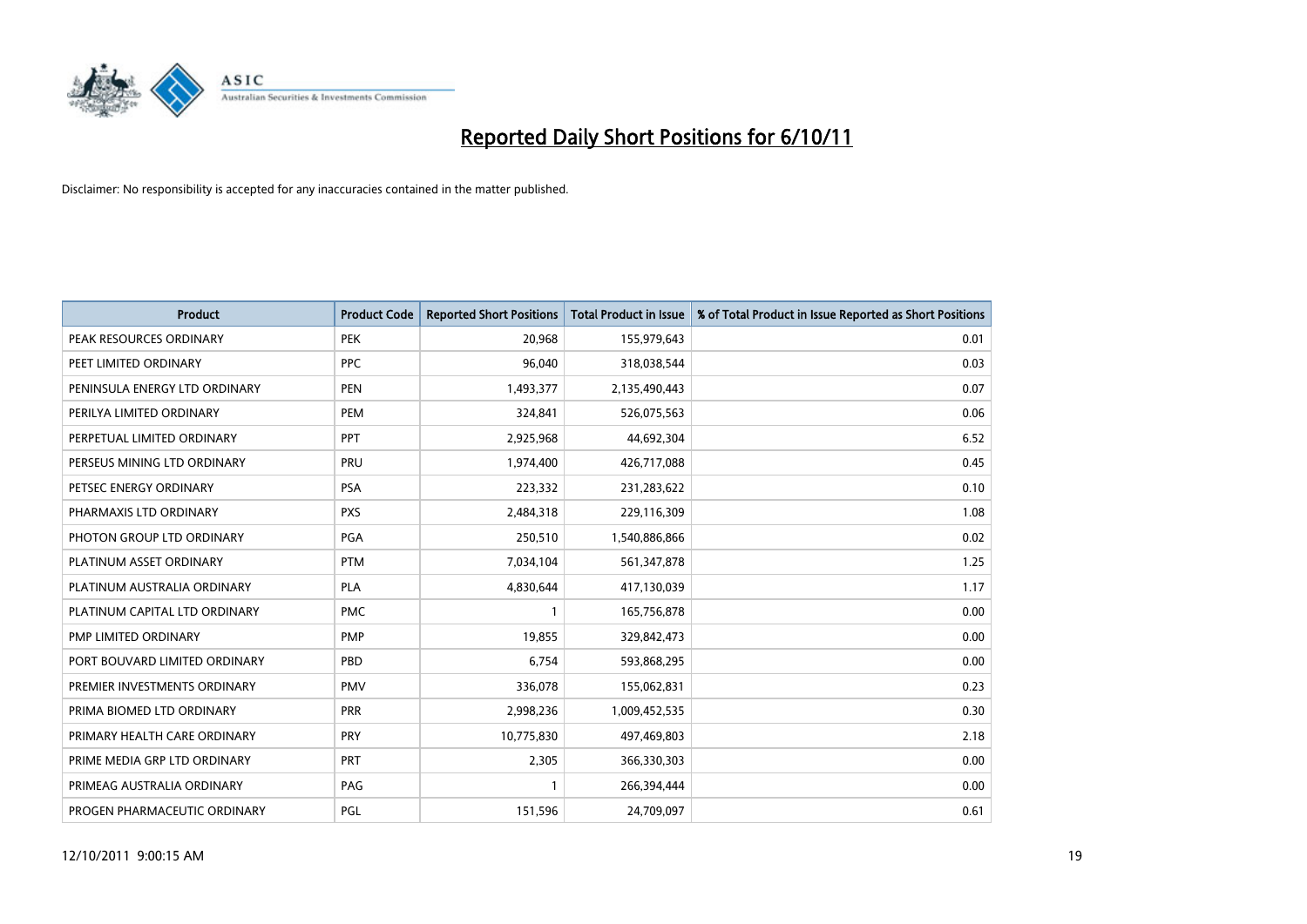

| <b>Product</b>                      | <b>Product Code</b> | <b>Reported Short Positions</b> | <b>Total Product in Issue</b> | % of Total Product in Issue Reported as Short Positions |
|-------------------------------------|---------------------|---------------------------------|-------------------------------|---------------------------------------------------------|
| PROGRAMMED ORDINARY                 | <b>PRG</b>          | 545,446                         | 118,169,908                   | 0.45                                                    |
| PSIVIDA CORP CDI 1:1                | <b>PVA</b>          | 16,878                          | 8,737,186                     | 0.19                                                    |
| <b>OANTAS AIRWAYS ORDINARY</b>      | QAN                 | 30,869,105                      | 2,265,123,620                 | 1.37                                                    |
| <b>OBE INSURANCE GROUP ORDINARY</b> | <b>OBE</b>          | 27,437,042                      | 1,092,654,587                 | 2.46                                                    |
| OR NATIONAL LIMITED ORDINARY        | <b>ORN</b>          | 20,579,687                      | 2,440,000,000                 | 0.84                                                    |
| <b>QUBE LOGISTICS HLDG ORDINARY</b> | <b>OUB</b>          | 327,279                         | 801,927,594                   | 0.03                                                    |
| RAMELIUS RESOURCES ORDINARY         | <b>RMS</b>          | 132,433                         | 291,767,215                   | 0.03                                                    |
| RAMSAY HEALTH CARE ORDINARY         | <b>RHC</b>          | 1,547,802                       | 202,081,252                   | 0.75                                                    |
| <b>RCR TOMLINSON ORDINARY</b>       | <b>RCR</b>          | 81,338                          | 133,010,172                   | 0.06                                                    |
| <b>REA GROUP ORDINARY</b>           | <b>REA</b>          | 223,339                         | 130,401,680                   | 0.17                                                    |
| RECKON LIMITED ORDINARY             | <b>RKN</b>          | 837,000                         | 133,384,060                   | 0.63                                                    |
| <b>RED FORK ENERGY ORDINARY</b>     | <b>RFE</b>          | 7,696                           | 269,769,853                   | 0.00                                                    |
| REDBANK ENERGY LTD ORDINARY         | AEI                 | 19                              | 786,287                       | 0.00                                                    |
| REED RESOURCES LTD ORDINARY         | <b>RDR</b>          | 524,288                         | 264,742,501                   | 0.20                                                    |
| <b>REGIS RESOURCES ORDINARY</b>     | <b>RRL</b>          | 943,440                         | 433,857,441                   | 0.21                                                    |
| RESMED INC CDI 10:1                 | <b>RMD</b>          | 6,097,143                       | 1,556,242,300                 | 0.39                                                    |
| RESOLUTE MINING ORDINARY            | <b>RSG</b>          | 6,510,700                       | 469,031,918                   | 1.37                                                    |
| RESOURCE AND INVEST. ORDINARY       | <b>RNI</b>          | 16,538                          | 124,984,308                   | 0.01                                                    |
| <b>RESOURCE GENERATION ORDINARY</b> | <b>RES</b>          | 341,811                         | 262,895,652                   | 0.13                                                    |
| RETAIL FOOD GROUP ORDINARY          | <b>RFG</b>          | 29,033                          | 108,219,282                   | 0.03                                                    |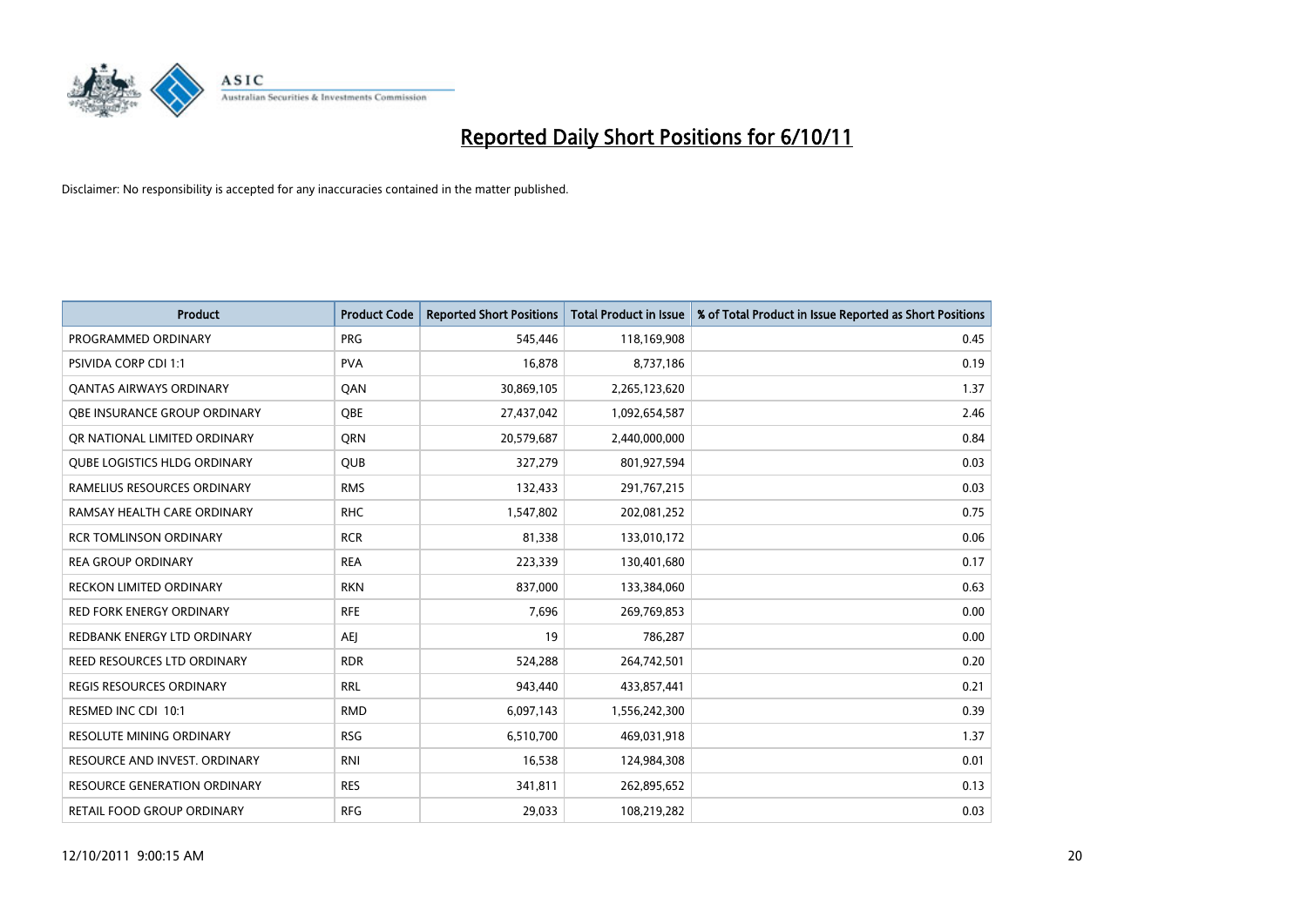

| <b>Product</b>                     | <b>Product Code</b> | <b>Reported Short Positions</b> | <b>Total Product in Issue</b> | % of Total Product in Issue Reported as Short Positions |
|------------------------------------|---------------------|---------------------------------|-------------------------------|---------------------------------------------------------|
| REVERSE CORP LIMITED ORDINARY      | <b>REF</b>          | 125,041                         | 92,382,175                    | 0.14                                                    |
| REX MINERALS LIMITED ORDINARY      | <b>RXM</b>          | 1,366,537                       | 153,635,519                   | 0.88                                                    |
| <b>RHG LIMITED ORDINARY</b>        | <b>RHG</b>          | 41,491                          | 308,483,177                   | 0.01                                                    |
| RIALTO ENERGY ORDINARY             | <b>RIA</b>          | 296,775                         | 375,006,264                   | 0.08                                                    |
| <b>RIDLEY CORPORATION ORDINARY</b> | <b>RIC</b>          | 509,655                         | 307,817,071                   | 0.17                                                    |
| RIO TINTO LIMITED ORDINARY         | <b>RIO</b>          | 22,272,751                      | 435,758,720                   | 5.10                                                    |
| <b>RIVERCITY MOTORWAY STAPLED</b>  | <b>RCY</b>          | 132,000                         | 957,010,115                   | 0.01                                                    |
| ROBUST RESOURCES ORDINARY          | <b>ROL</b>          | 1,118,816                       | 84,944,097                    | 1.32                                                    |
| ROC OIL COMPANY ORDINARY           | <b>ROC</b>          | 2,664,987                       | 713,254,560                   | 0.37                                                    |
| ROYAL WOLF HOLDINGS ORDINARY       | <b>RWH</b>          | 60.000                          | 100,387,052                   | 0.06                                                    |
| SAI GLOBAL LIMITED ORDINARY        | SAI                 | 1,938,196                       | 202,168,008                   | 0.97                                                    |
| SALMAT LIMITED ORDINARY            | <b>SLM</b>          | 1,655,251                       | 159,802,174                   | 1.03                                                    |
| SAMSON OIL & GAS LTD ORDINARY      | <b>SSN</b>          | 164,356                         | 1,750,169,370                 | 0.00                                                    |
| SANDFIRE RESOURCES ORDINARY        | <b>SFR</b>          | 2,340,699                       | 150,879,969                   | 1.52                                                    |
| <b>SANTOS LTD ORDINARY</b>         | <b>STO</b>          | 19,394,773                      | 889,613,942                   | 2.15                                                    |
| SARACEN MINERAL ORDINARY           | SAR                 | 4,765,480                       | 566,151,415                   | 0.85                                                    |
| SEDGMAN LIMITED ORDINARY           | <b>SDM</b>          | 379,977                         | 211,993,676                   | 0.18                                                    |
| <b>SEEK LIMITED ORDINARY</b>       | <b>SEK</b>          | 21,235,392                      | 337,079,207                   | 6.30                                                    |
| SELECT HARVESTS ORDINARY           | SHV                 | 407,645                         | 56,226,960                    | 0.72                                                    |
| SENETAS CORPORATION ORDINARY       | <b>SEN</b>          | 756,999                         | 463,105,195                   | 0.16                                                    |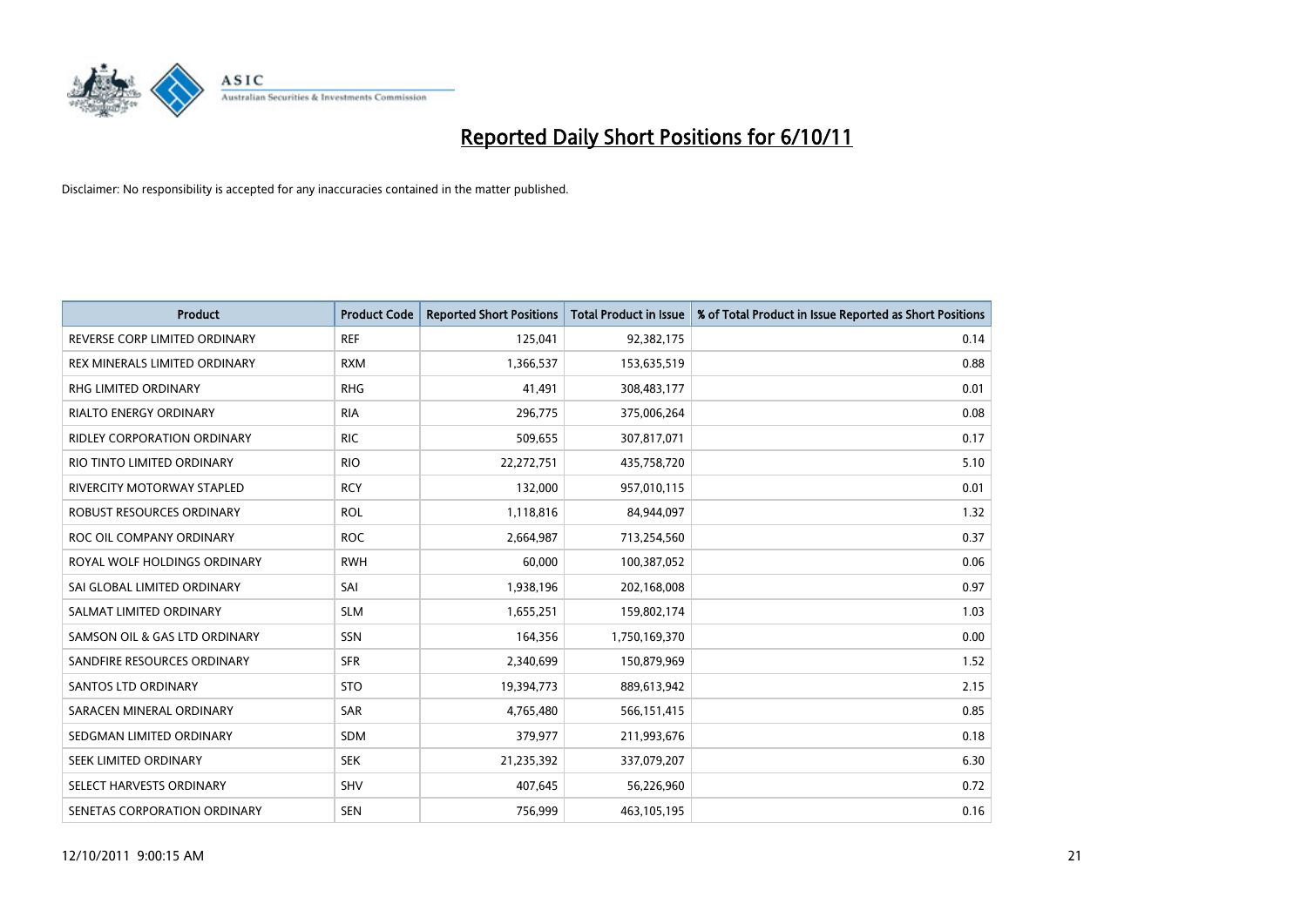

| <b>Product</b>                           | <b>Product Code</b> | <b>Reported Short Positions</b> | <b>Total Product in Issue</b> | % of Total Product in Issue Reported as Short Positions |
|------------------------------------------|---------------------|---------------------------------|-------------------------------|---------------------------------------------------------|
| SENEX ENERGY LIMITED ORDINARY            | <b>SXY</b>          | 384,405                         | 915,159,081                   | 0.04                                                    |
| SERVCORP LIMITED ORDINARY                | SRV                 | 36,829                          | 98,440,807                    | 0.04                                                    |
| SERVICE STREAM ORDINARY                  | <b>SSM</b>          | 345,063                         | 283,418,867                   | 0.12                                                    |
| SEVEN GROUP HOLDINGS ORDINARY            | <b>SVW</b>          | 381,633                         | 306,410,281                   | 0.11                                                    |
| SEVEN WEST MEDIA LTD ORDINARY            | <b>SWM</b>          | 2,922,706                       | 610,327,899                   | 0.48                                                    |
| SIGMA PHARMACEUTICAL ORDINARY            | <b>SIP</b>          | 10,497,829                      | 1,178,626,572                 | 0.89                                                    |
| SILEX SYSTEMS ORDINARY                   | <b>SLX</b>          | 635.474                         | 170,133,997                   | 0.37                                                    |
| SILVER LAKE RESOURCE ORDINARY            | <b>SLR</b>          | 246,089                         | 183,056,309                   | 0.13                                                    |
| SIMS METAL MGMT LTD ORDINARY             | SGM                 | 2,386,841                       | 206,038,714                   | 1.13                                                    |
| SINGAPORE TELECOMM. CHESS DEPOSITARY INT | SGT                 | 6,941,067                       | 168,828,658                   | 4.11                                                    |
| SIRIUS RESOURCES NL ORDINARY             | <b>SIR</b>          | 82,500                          | 137,134,586                   | 0.06                                                    |
| SKILLED GROUP LTD ORDINARY               | <b>SKE</b>          | 55,220                          | 233, 243, 776                 | 0.02                                                    |
| SKY CITY ENTERTAIN. ORDINARY             | <b>SKC</b>          | 1,856                           | 576,958,340                   | 0.00                                                    |
| SMS MANAGEMENT, ORDINARY                 | <b>SMX</b>          | 200,194                         | 68,290,180                    | 0.29                                                    |
| SONIC HEALTHCARE ORDINARY                | <b>SHL</b>          | 5,993,234                       | 389,969,875                   | 1.53                                                    |
| SOUL PATTINSON (W.H) ORDINARY            | SOL                 | 20,258                          | 238,640,580                   | 0.00                                                    |
| SOUTH BOULDER MINES ORDINARY             | <b>STB</b>          | 33,154                          | 87,115,688                    | 0.04                                                    |
| SP AUSNET STAPLED SECURITIES             | <b>SPN</b>          | 2,592,447                       | 2,850,932,204                 | 0.07                                                    |
| SPARK INFRASTRUCTURE STAPLED NOTE & UNIT | SKI                 | 17,227,973                      | 1,326,734,264                 | 1.29                                                    |
| SPDR 200 FUND ETF UNITS                  | <b>STW</b>          | 8                               | 51,278,556                    | 0.00                                                    |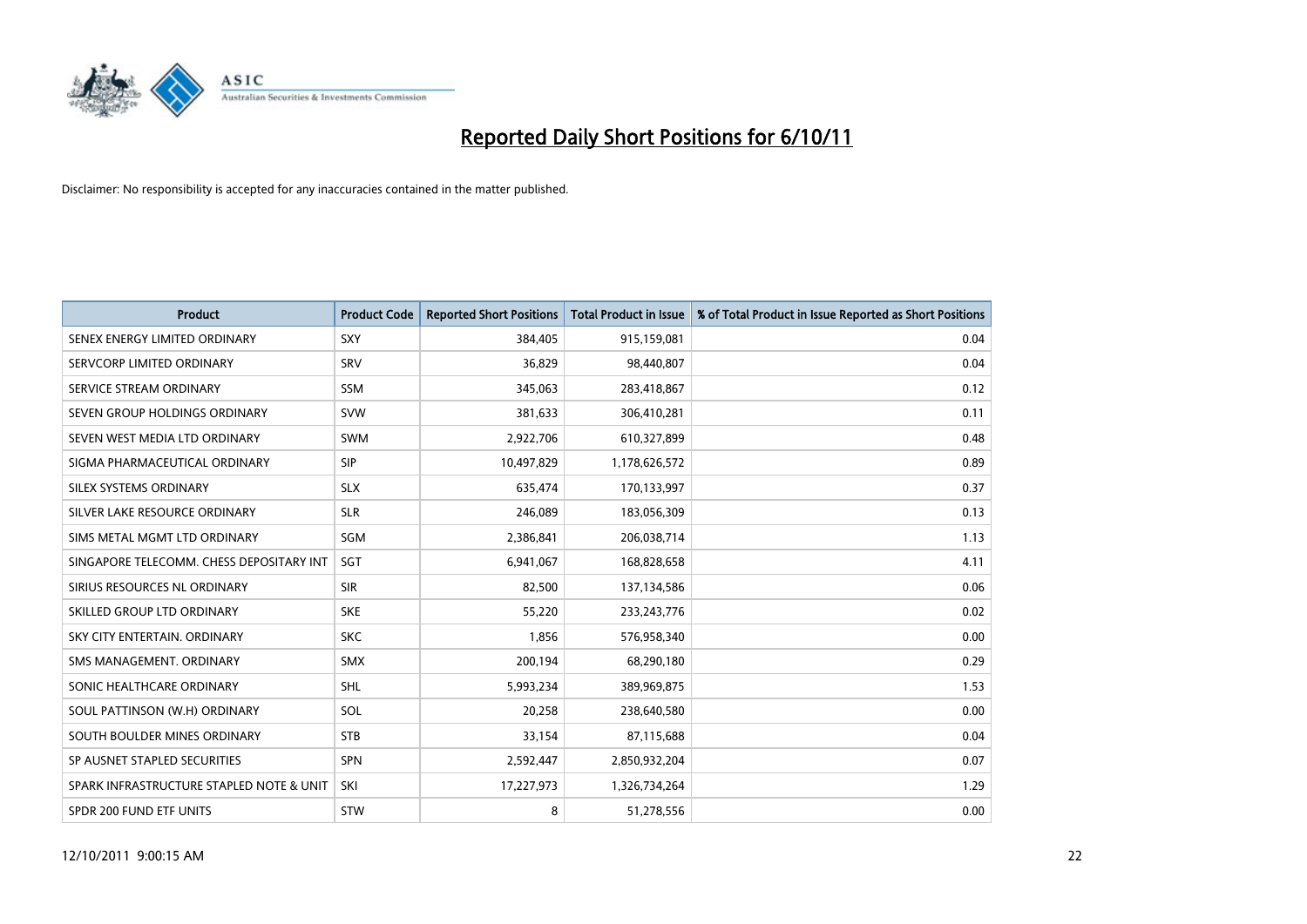

| <b>Product</b>                | <b>Product Code</b> | <b>Reported Short Positions</b> | <b>Total Product in Issue</b> | % of Total Product in Issue Reported as Short Positions |
|-------------------------------|---------------------|---------------------------------|-------------------------------|---------------------------------------------------------|
| SPECIALTY FASHION ORDINARY    | <b>SFH</b>          | 708,762                         | 192,086,121                   | 0.37                                                    |
| SPOTLESS GROUP LTD ORDINARY   | <b>SPT</b>          | 1,398,764                       | 262,766,725                   | 0.53                                                    |
| ST BARBARA LIMITED ORDINARY   | <b>SBM</b>          | 9,725,269                       | 325,615,389                   | 2.97                                                    |
| STAGING CONNECTIONS ORDINARY  | <b>STG</b>          | 2,917,189                       | 78,317,726                    | 3.72                                                    |
| STANMORE COAL LTD ORDINARY    | <b>SMR</b>          | 110,047                         | 89,791,402                    | 0.12                                                    |
| STARPHARMA HOLDINGS ORDINARY  | <b>SPL</b>          | 1,313,049                       | 248,026,578                   | 0.52                                                    |
| STH AMERICAN COR LTD ORDINARY | SAY                 | 9,200                           | 257,785,604                   | 0.00                                                    |
| STH CRS ELECT ENGNR ORDINARY  | <b>SXE</b>          | 2,910                           | 160,736,826                   | 0.00                                                    |
| STHN CROSS MEDIA ORDINARY     | <b>SXL</b>          | 4,077,594                       | 705,766,444                   | 0.57                                                    |
| STOCKLAND UNITS/ORD STAPLED   | SGP                 | 21,866,298                      | 2,363,507,116                 | 0.91                                                    |
| STRAITS RES LTD. ORDINARY     | SRO                 | 7,706,825                       | 324,796,141                   | 2.38                                                    |
| STW COMMUNICATIONS ORDINARY   | SGN                 | 291,767                         | 363,940,802                   | 0.07                                                    |
| SUNCORP GROUP LTD ORDINARY    | <b>SUN</b>          | 11,078,542                      | 1,286,600,980                 | 0.83                                                    |
| SUNDANCE ENERGY ORDINARY      | <b>SEA</b>          | 151,866                         | 277,098,474                   | 0.05                                                    |
| SUNDANCE RESOURCES ORDINARY   | <b>SDL</b>          | 8,635,668                       | 2,896,314,669                 | 0.28                                                    |
| SUNLAND GROUP LTD ORDINARY    | <b>SDG</b>          | 176,203                         | 215,568,076                   | 0.08                                                    |
| SUPER RET REP LTD ORDINARY    | <b>SUL</b>          | 239,349                         | 132,139,945                   | 0.17                                                    |
| <b>SWICK MINING ORDINARY</b>  | <b>SWK</b>          | 1,548                           | 236,724,970                   | 0.00                                                    |
| SYMEX HOLDINGS ORDINARY       | <b>SYM</b>          | 6,633                           | 189,166,670                   | 0.00                                                    |
| TABCORP HOLDINGS LTD ORDINARY | <b>TAH</b>          | 8,358,942                       | 712,805,880                   | 1.18                                                    |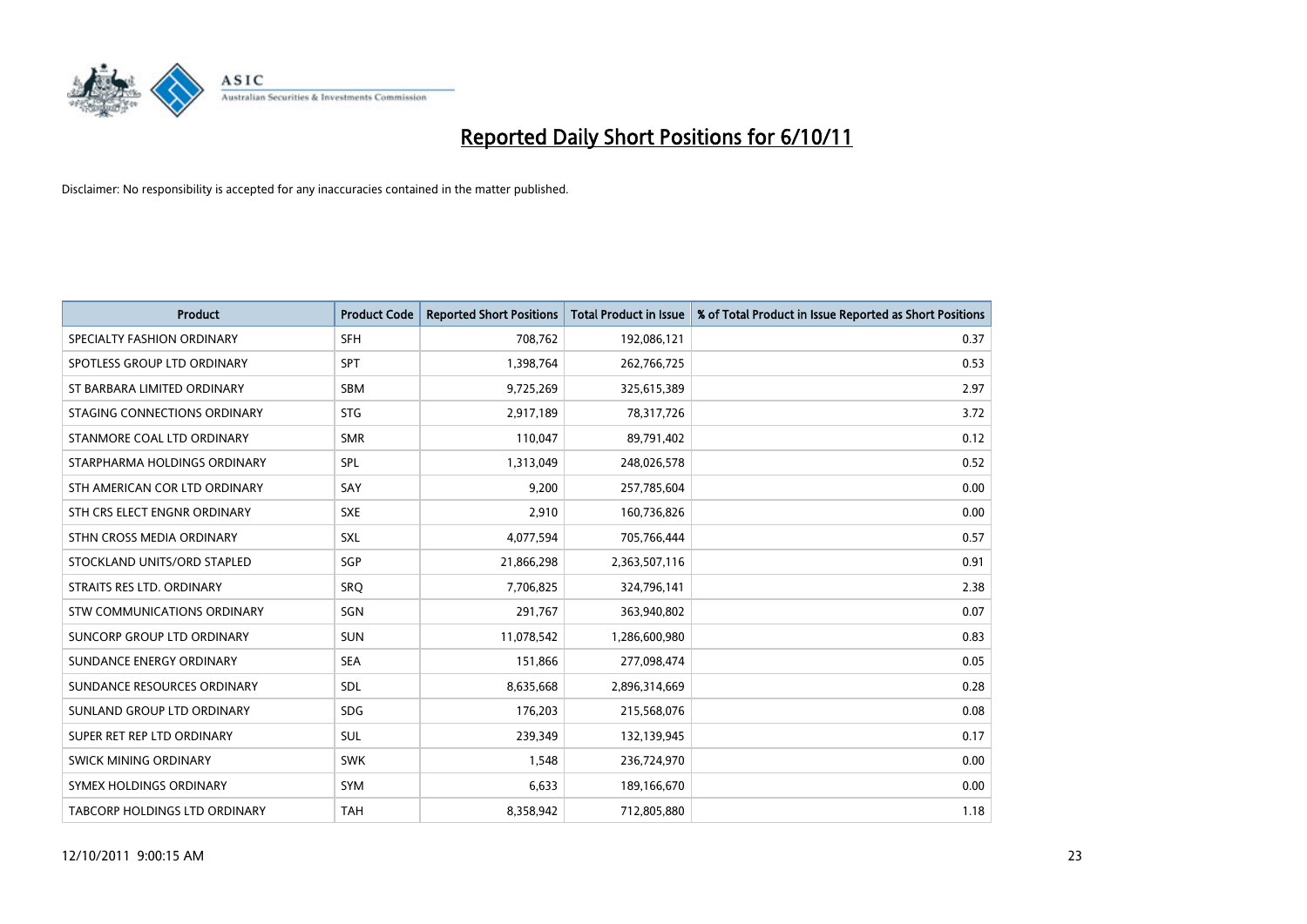

| <b>Product</b>                       | <b>Product Code</b> | <b>Reported Short Positions</b> | <b>Total Product in Issue</b> | % of Total Product in Issue Reported as Short Positions |
|--------------------------------------|---------------------|---------------------------------|-------------------------------|---------------------------------------------------------|
| <b>TALENT2 INTERNATION ORDINARY</b>  | <b>TWO</b>          | 7                               | 146,578,584                   | 0.00                                                    |
| TAP OIL LIMITED ORDINARY             | <b>TAP</b>          | 2,268,709                       | 240,995,311                   | 0.93                                                    |
| TASSAL GROUP LIMITED ORDINARY        | <b>TGR</b>          | 64,428                          | 146,304,404                   | 0.04                                                    |
| TATTS GROUP LTD ORDINARY             | <b>TTS</b>          | 14,647,253                      | 1,318,687,024                 | 1.11                                                    |
| <b>TECHNOLOGY ONE ORDINARY</b>       | <b>TNE</b>          | 4,945                           | 303,379,455                   | 0.00                                                    |
| <b>TELECOM CORPORATION ORDINARY</b>  | <b>TEL</b>          | 18,348,875                      | 1,924,707,065                 | 0.97                                                    |
| TELSTRA CORPORATION, ORDINARY        | <b>TLS</b>          | 57,716,155                      | 12,443,074,357                | 0.46                                                    |
| TEN NETWORK HOLDINGS ORDINARY        | <b>TEN</b>          | 42,934,932                      | 1,045,236,720                 | 4.08                                                    |
| TERANGA GOLD CORP CDI 1:1            | <b>TGZ</b>          | 182,066                         | 154,318,006                   | 0.11                                                    |
| TEXON PETROLEUM LTD ORDINARY         | <b>TXN</b>          | 3,542                           | 242,539,848                   | 0.00                                                    |
| TFS CORPORATION LTD ORDINARY         | <b>TFC</b>          | 306,793                         | 276,453,042                   | 0.11                                                    |
| THE REJECT SHOP ORDINARY             | <b>TRS</b>          | 1,197,040                       | 26,071,170                    | 4.55                                                    |
| THOR MINING PLC CHESS DEPOSITARY 1:1 | <b>THR</b>          | 2,307                           | 222,489,120                   | 0.00                                                    |
| THORN GROUP LIMITED ORDINARY         | <b>TGA</b>          | 51,034                          | 146,091,970                   | 0.03                                                    |
| <b>TIGER RESOURCES ORDINARY</b>      | <b>TGS</b>          | 232,625                         | 671,110,549                   | 0.03                                                    |
| TISHMAN SPEYER UNITS                 | <b>TSO</b>          | 75,751                          | 338,440,904                   | 0.02                                                    |
| TNG LIMITED ORDINARY                 | <b>TNG</b>          | 4,321                           | 284,803,062                   | 0.00                                                    |
| TOLL HOLDINGS LTD ORDINARY           | <b>TOL</b>          | 22,537,506                      | 710,128,531                   | 3.15                                                    |
| TORO ENERGY LIMITED ORDINARY         | <b>TOE</b>          | 35,404                          | 965,436,676                   | 0.00                                                    |
| TOWER LIMITED ORDINARY               | <b>TWR</b>          | 689,519                         | 265,176,580                   | 0.26                                                    |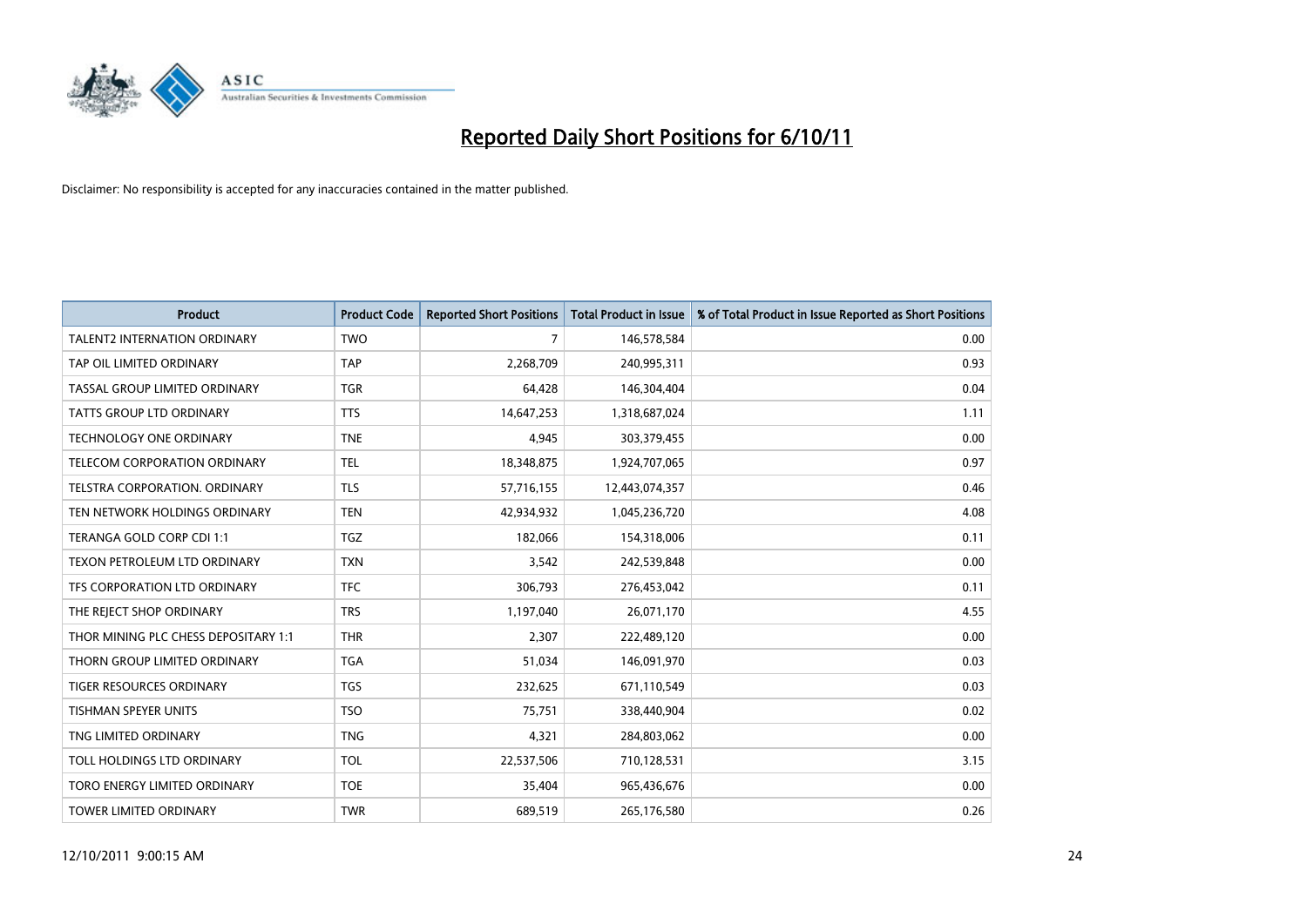

| <b>Product</b>                          | <b>Product Code</b> | <b>Reported Short Positions</b> | <b>Total Product in Issue</b> | % of Total Product in Issue Reported as Short Positions |
|-----------------------------------------|---------------------|---------------------------------|-------------------------------|---------------------------------------------------------|
| TOX FREE SOLUTIONS ORDINARY             | <b>TOX</b>          | 30,195                          | 96,503,382                    | 0.02                                                    |
| TPG TELECOM LIMITED ORDINARY            | <b>TPM</b>          | 4,941,884                       | 783,894,338                   | 0.63                                                    |
| <b>TRANSFIELD SERVICES ORDINARY</b>     | <b>TSE</b>          | 5,231,342                       | 549,715,957                   | 0.95                                                    |
| TRANSPACIFIC INDUST. ORDINARY           | <b>TPI</b>          | 9,349,604                       | 960,638,735                   | 0.96                                                    |
| TRANSURBAN GROUP TRIPLE STAPLED SEC.    | <b>TCL</b>          | 1,303,086                       | 1,450,831,425                 | 0.08                                                    |
| TREASURY WINE ESTATE ORDINARY           | <b>TWE</b>          | 19,791,940                      | 647, 227, 144                 | 3.02                                                    |
| <b>TRINITY GROUP STAPLED SECURITIES</b> | <b>TCO</b>          | 3,419                           | 203,405,927                   | 0.00                                                    |
| TROY RESOURCES NL ORDINARY              | <b>TRY</b>          | 83,540                          | 88,112,823                    | 0.08                                                    |
| <b>UGL LIMITED ORDINARY</b>             | UGL                 | 5,124,344                       | 166,047,171                   | 3.07                                                    |
| UNILIFE CORPORATION CDI 6:1             | <b>UNS</b>          | 817,398                         | 265,814,381                   | 0.30                                                    |
| UXC LIMITED ORDINARY                    | <b>UXC</b>          | 31,473                          | 306,933,250                   | 0.01                                                    |
| <b>VDM GROUP LIMITED ORDINARY</b>       | <b>VMG</b>          | 11,116                          | 193,127,749                   | 0.01                                                    |
| <b>VENTURE MINERALS ORDINARY</b>        | <b>VMS</b>          | 412,517                         | 221,093,592                   | 0.18                                                    |
| VIRGIN BLUE HOLDINGS ORDINARY           | <b>VBA</b>          | 50,587,769                      | 2,210,197,600                 | 2.27                                                    |
| <b>VISION GROUP HLDGS ORDINARY</b>      | <b>VGH</b>          | 78,000                          | 74,520,926                    | 0.10                                                    |
| <b>VITA GROUP LTD ORDINARY</b>          | <b>VTG</b>          | 75,190                          | 142,499,800                   | 0.05                                                    |
| VITERRA INC CDI 1:1                     | <b>VTA</b>          | 3,828                           | 68,629,939                    | 0.01                                                    |
| WATPAC LIMITED ORDINARY                 | <b>WTP</b>          | 16,461                          | 185,160,973                   | 0.00                                                    |
| <b>WDS LIMITED ORDINARY</b>             | <b>WDS</b>          | 701                             | 144,055,662                   | 0.00                                                    |
| <b>WEBIET LIMITED ORDINARY</b>          | <b>WEB</b>          | 112,623                         | 73,825,433                    | 0.15                                                    |